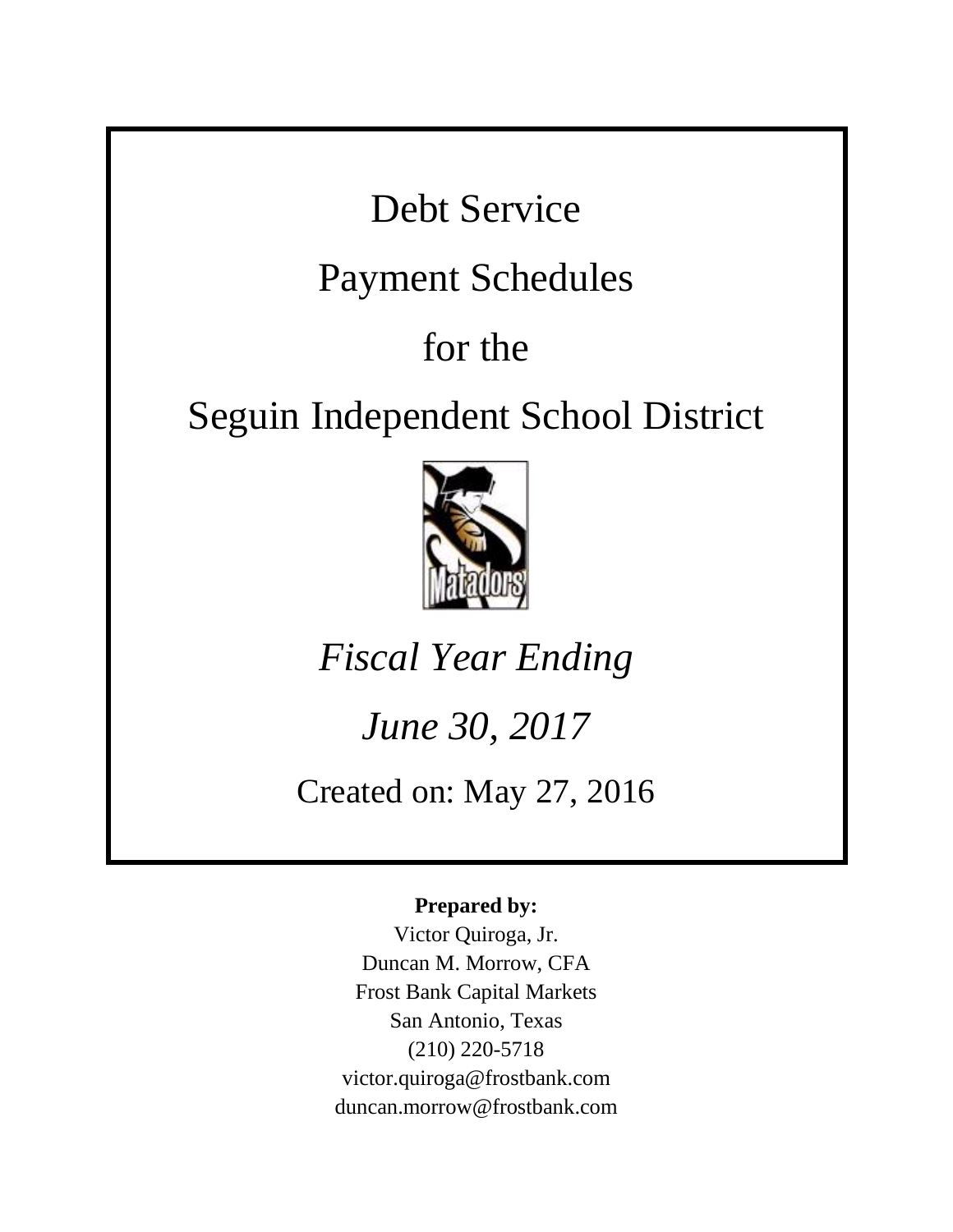### Table of Contents

### **A. Unlimited Tax (I&S) Debt**

- 1. Debt Service Summary
- 2. Aggregate Payment Schedule by FYE 6/30
- 3. Aggregate Payment Schedule by Payment Date
- 4. Series 2006 Payment Schedule
- 5. Series 2008 Payment Schedule
- 6. Series 2010 Payment Schedule
- 7. Series 2013 Payment Schedule
- 8. Series 2014 Payment Schedule
- 9. Series 2015 Payment Schedule
- 10. Series 2016 Payment Schedule
- 11. Series 2016A Payment Schedule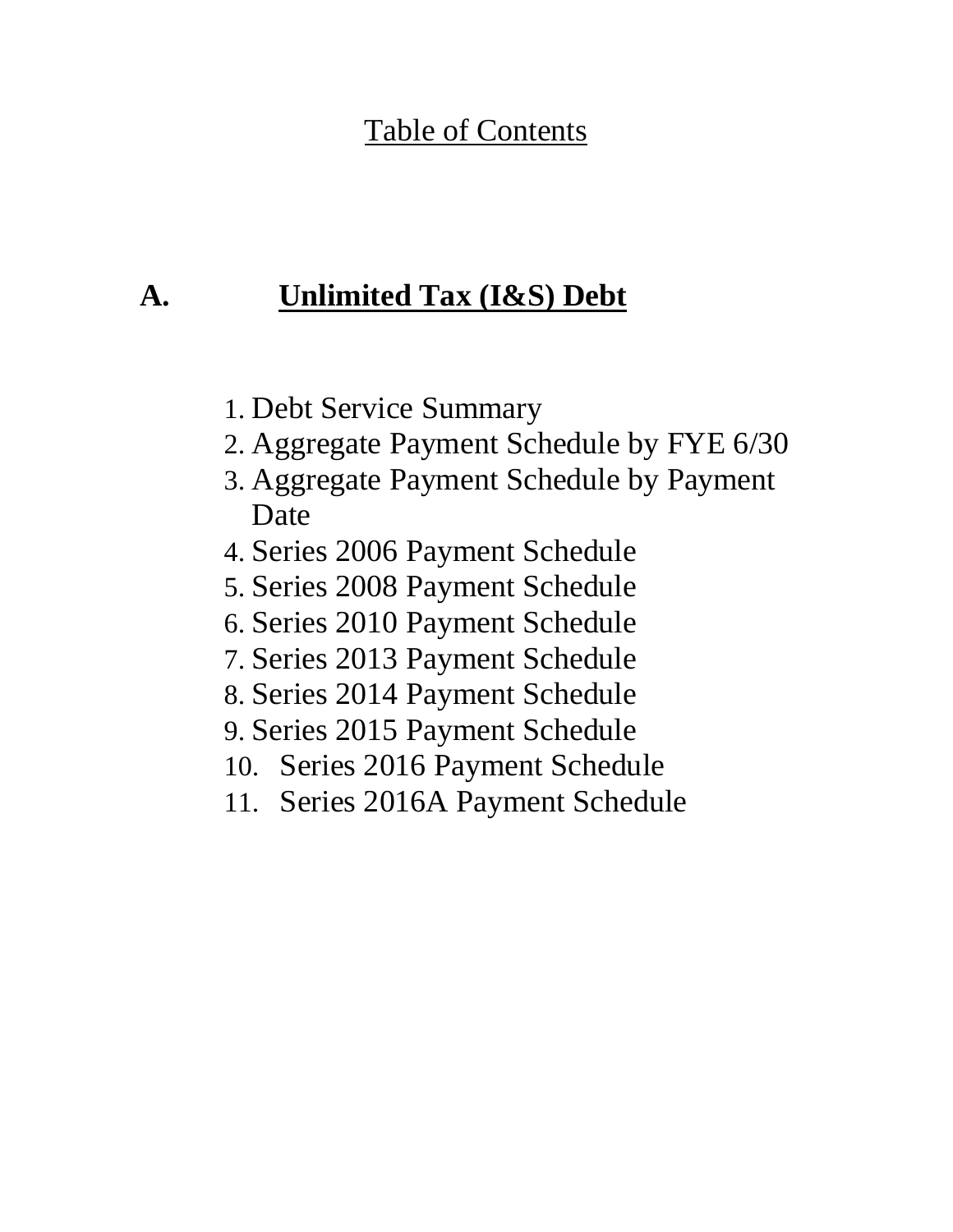#### BOND DEBT SERVICE BREAKDOWN

#### Seguin Independent School District Combined Unlimited Tax (I&S) Debt Service Requirements DEBT SERVICE SUMMARY

| Period<br>Ending | <b>Unlimited Tax</b><br>Refunding<br>Bonds, Series<br>2006 | <b>Unlimited Tax</b><br>School<br>Building<br>Bonds, Series<br>2008 | Unlimited Tax<br>Refunding<br>Bonds, Series<br>2010 | <b>Unlimited Tax</b><br>Refunding Bonds,<br><b>Taxable Series</b><br>2013 | <b>Unlimited Tax</b><br><b>School Building</b><br>Bonds, Series<br>2014 | Unlimited Tax<br>School Building<br>Bonds, Series<br>2015 | <b>Unlimited Tax</b><br>Refunding Bonds,<br>Series 2016 | <b>Unlimited Tax</b><br>Refunding Bonds,<br>Series 2016A |
|------------------|------------------------------------------------------------|---------------------------------------------------------------------|-----------------------------------------------------|---------------------------------------------------------------------------|-------------------------------------------------------------------------|-----------------------------------------------------------|---------------------------------------------------------|----------------------------------------------------------|
| 06/30/2017       | 91,800                                                     | 2,265,000                                                           | 1,330,775                                           | 1,472,467.50                                                              | 2,065,012.50                                                            | 2,230,993.76                                              | 1,586,217.19                                            | 277,993.06                                               |
| 06/30/2018       |                                                            | 2,530,000                                                           | 1,354,975                                           | 1,475,377.50                                                              | 2,065,012.50                                                            | 2,121,768.76                                              | 1,554,418.76                                            | 297,800.00                                               |
| 06/30/2019       |                                                            | 2,825,000                                                           | 1,364,950                                           | 1,478,940.00                                                              | 2,065,012.50                                                            | 2,122,318.76                                              | 1,554,418.76                                            | 297,800.00                                               |
| 06/30/2020       |                                                            |                                                                     | 1,368,650                                           | 1,473,247.50                                                              | 2,065,012.50                                                            | 2,122,568.76                                              | 4,498,918.76                                            | 297,800.00                                               |
| 06/30/2021       |                                                            |                                                                     | 1,381,000                                           | 1,478,272.50                                                              | 2,065,012.50                                                            | 2,111,118.76                                              | 4,489,293.76                                            | 297,800.00                                               |
| 06/30/2022       |                                                            |                                                                     | 1,375,400                                           | 1,479,982.50                                                              | 2,065,012.50                                                            | 2,123,118.76                                              | 4,482,168.76                                            | 297,800.00                                               |
| 06/30/2023       |                                                            |                                                                     | 739,500                                             | 1,481,847.50                                                              | 2,065,012.50                                                            | 2,108,743.76                                              | 4,467,293.76                                            | 912,050.00                                               |
| 06/30/2024       | 1,590,000                                                  |                                                                     |                                                     |                                                                           | 2,065,012.50                                                            | 2,122,618.76                                              | 4,459,293.76                                            | 266,300.00                                               |
| 06/30/2025       |                                                            |                                                                     |                                                     |                                                                           | 3,308,137.50                                                            | 2,109,868.76                                              | 1,800,543.76                                            | 1,694,675.00                                             |
| 06/30/2026       |                                                            |                                                                     |                                                     |                                                                           | 3,307,762.50                                                            | 2,109,743.76                                              | 1,798,918.76                                            | 1,694,550.00                                             |
| 06/30/2027       |                                                            |                                                                     |                                                     |                                                                           | 3,311,162.50                                                            | 2,107,368.76                                              | 1,784,793.76                                            | 1,713,450.00                                             |
| 06/30/2028       |                                                            |                                                                     |                                                     |                                                                           | 3,306,437.50                                                            | 2,115,268.76                                              | 1,778,168.76                                            | 1,720,425.00                                             |
| 06/30/2029       |                                                            |                                                                     |                                                     |                                                                           | 3,301,437.50                                                            | 2,106,043.76                                              | 3,231,293.76                                            |                                                          |
| 06/30/2030       |                                                            |                                                                     |                                                     |                                                                           | 3,302,687.50                                                            | 2,107,568.76                                              | 1,654,218.76                                            |                                                          |
| 06/30/2031       |                                                            |                                                                     |                                                     |                                                                           | 3,299,937.50                                                            | 2,107,468.76                                              | 1,654,718.76                                            |                                                          |
| 06/30/2032       |                                                            |                                                                     |                                                     |                                                                           | 3,298,062.50                                                            | 2,105,568.76                                              | 1,653,018.76                                            |                                                          |
| 06/30/2033       |                                                            |                                                                     |                                                     |                                                                           | 3,296,812.50                                                            | 2,110,659.38                                              | 1,649,118.76                                            |                                                          |
| 06/30/2034       |                                                            |                                                                     |                                                     |                                                                           | 3,291,062.50                                                            | 2,103,950.00                                              | 1,647,918.76                                            |                                                          |
| 06/30/2035       |                                                            |                                                                     |                                                     |                                                                           | 3,290,562.50                                                            | 2,101,550.00                                              | 937,734.38                                              |                                                          |
| 06/30/2036       |                                                            |                                                                     |                                                     |                                                                           | 3,285,062.50                                                            | 2,105,525.00                                              | 934,375.00                                              |                                                          |
| 06/30/2037       |                                                            |                                                                     |                                                     |                                                                           | 3,284,312.50                                                            | 2,102,400.00                                              |                                                         |                                                          |
| 06/30/2038       |                                                            |                                                                     |                                                     |                                                                           | 3,282,937.50                                                            | 2,098,700.00                                              |                                                         |                                                          |
| 06/30/2039       |                                                            |                                                                     |                                                     |                                                                           | 3,275,812.50                                                            | 2,097,700.00                                              |                                                         |                                                          |
| 06/30/2040       |                                                            |                                                                     |                                                     |                                                                           | 3,290,712.50                                                            | 2,099,200.00                                              |                                                         |                                                          |
| 06/30/2041       |                                                            |                                                                     |                                                     |                                                                           | 3,288,412.50                                                            | 2,098,100.00                                              |                                                         |                                                          |
| 06/30/2042       |                                                            |                                                                     |                                                     |                                                                           | 3,280,137.50                                                            | 2,094,400.00                                              |                                                         |                                                          |
| 06/30/2043       |                                                            |                                                                     |                                                     |                                                                           | 3,280,512.50                                                            | 2,093,000.00                                              |                                                         |                                                          |
| 06/30/2044       |                                                            |                                                                     |                                                     |                                                                           | 3,275,937.50                                                            | 2,093,700.00                                              |                                                         |                                                          |
| 06/30/2045       |                                                            |                                                                     |                                                     |                                                                           | 3,276,206.25                                                            | 2,091,400.00                                              |                                                         |                                                          |
| 06/30/2046       |                                                            |                                                                     |                                                     |                                                                           |                                                                         | 2,091,000.00                                              |                                                         |                                                          |
|                  | 1,681,800                                                  | 7,620,000                                                           | 8,915,250                                           | 10,340,135.00                                                             | 85,654,206.25                                                           | 63, 313, 434. 54                                          | 47,616,845.49                                           | 9,768,443.06                                             |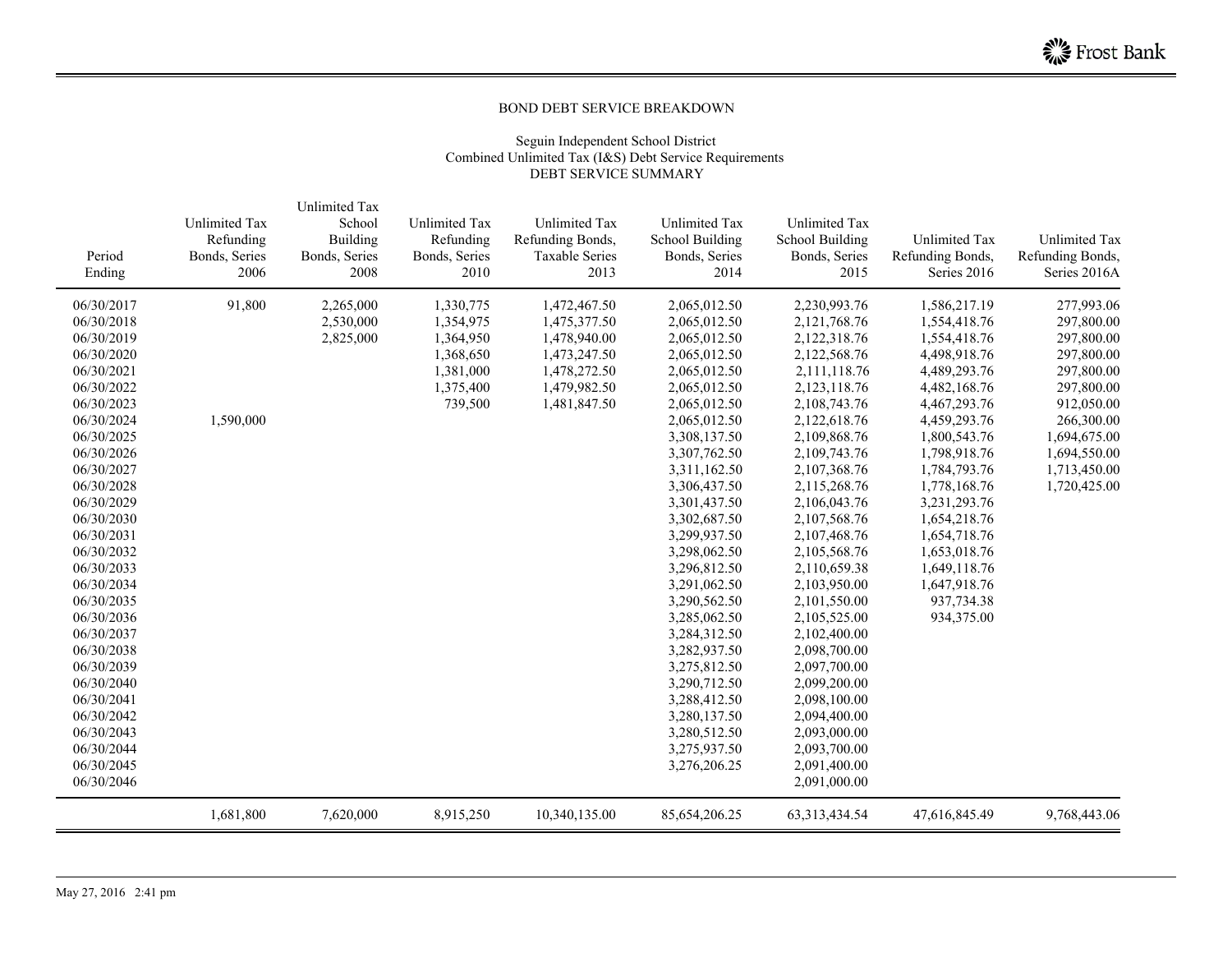#### BOND DEBT SERVICE BREAKDOWN

#### Seguin Independent School District Combined Unlimited Tax (I&S) Debt Service Requirements DEBT SERVICE SUMMARY

| Period     |                |
|------------|----------------|
| Ending     | Total          |
| 06/30/2017 | 11,320,259.01  |
| 06/30/2018 | 11,399,352.52  |
| 06/30/2019 | 11,708,440.02  |
| 06/30/2020 | 11,826,197.52  |
| 06/30/2021 | 11,822,497.52  |
| 06/30/2022 | 11,823,482.52  |
| 06/30/2023 | 11,774,447.52  |
| 06/30/2024 | 10,503,225.02  |
| 06/30/2025 | 8,913,225.02   |
| 06/30/2026 | 8,910,975.02   |
| 06/30/2027 | 8,916,775.02   |
| 06/30/2028 | 8,920,300.02   |
| 06/30/2029 | 8,638,775.02   |
| 06/30/2030 | 7,064,475.02   |
| 06/30/2031 | 7,062,125.02   |
| 06/30/2032 | 7,056,650.02   |
| 06/30/2033 | 7,056,590.64   |
| 06/30/2034 | 7,042,931.26   |
| 06/30/2035 | 6,329,846.88   |
| 06/30/2036 | 6,324,962.50   |
| 06/30/2037 | 5,386,712.50   |
| 06/30/2038 | 5,381,637.50   |
| 06/30/2039 | 5,373,512.50   |
| 06/30/2040 | 5,389,912.50   |
| 06/30/2041 | 5,386,512.50   |
| 06/30/2042 | 5,374,537.50   |
| 06/30/2043 | 5,373,512.50   |
| 06/30/2044 | 5,369,637.50   |
| 06/30/2045 | 5,367,606.25   |
| 06/30/2046 | 2,091,000.00   |
|            | 234,910,114.34 |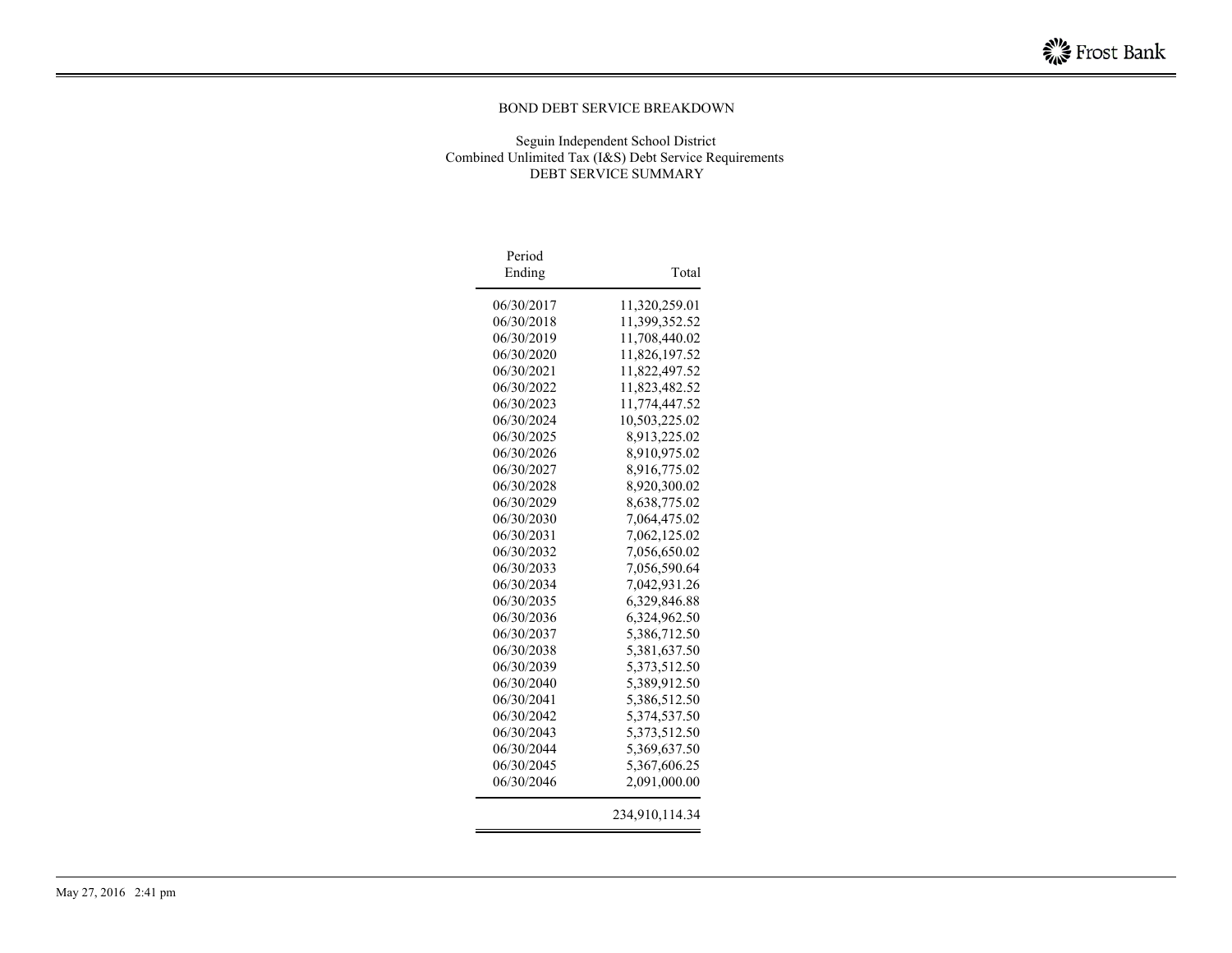#### Seguin Independent School District Combined Unlimited Tax (I&S) Debt Service Requirements Payments by FYE

| Period<br>Ending | Principal      | Interest      | Compounded<br>Interest | Debt Service   |
|------------------|----------------|---------------|------------------------|----------------|
|                  |                |               |                        |                |
| 06/30/2017       | 5,149,928.00   | 5,525,259.01  | 645,072.00             | 11,320,259.01  |
| 06/30/2018       | 4,885,836.60   | 5,694,352.52  | 819,163.40             | 11,399,352.52  |
| 06/30/2019       | 5,062,661.00   | 5,628,440.02  | 1,017,339.00           | 11,708,440.02  |
| 06/30/2020       | 6,345,000.00   | 5,481,197.52  |                        | 11,826,197.52  |
| 06/30/2021       | 6,585,000.00   | 5,237,497.52  |                        | 11,822,497.52  |
| 06/30/2022       | 6,850,000.00   | 4,973,482.52  |                        | 11,823,482.52  |
| 06/30/2023       | 7,090,000.00   | 4,684,447.52  |                        | 11,774,447.52  |
| 06/30/2024       | 4,514,858.00   | 4,408,225.02  | 1,580,142.00           | 10,503,225.02  |
| 06/30/2025       | 4,725,000.00   | 4,188,225.02  |                        | 8,913,225.02   |
| 06/30/2026       | 4,965,000.00   | 3,945,975.02  |                        | 8,910,975.02   |
| 06/30/2027       | 5,210,000.00   | 3,706,775.02  |                        | 8,916,775.02   |
| 06/30/2028       | 5,440,000.00   | 3,480,300.02  |                        | 8,920,300.02   |
| 06/30/2029       | 5,405,000.00   | 3,233,775.02  |                        | 8,638,775.02   |
| 06/30/2030       | 4,055,000.00   | 3,009,475.02  |                        | 7,064,475.02   |
| 06/30/2031       | 4,235,000.00   | 2,827,125.02  |                        | 7,062,125.02   |
| 06/30/2032       | 4,420,000.00   | 2,636,650.02  |                        | 7,056,650.02   |
| 06/30/2033       | 4,615,000.00   | 2,441,590.64  |                        | 7,056,590.64   |
| 06/30/2034       | 4,805,000.00   | 2,237,931.26  |                        | 7,042,931.26   |
| 06/30/2035       | 4,290,000.00   | 2,039,846.88  |                        | 6,329,846.88   |
| 06/30/2036       | 4,470,000.00   | 1,854,962.50  |                        | 6,324,962.50   |
| 06/30/2037       | 3,710,000.00   | 1,676,712.50  |                        | 5,386,712.50   |
| 06/30/2038       | 3,880,000.00   | 1,501,637.50  |                        | 5,381,637.50   |
| 06/30/2039       | 4,055,000.00   | 1,318,512.50  |                        | 5,373,512.50   |
| 06/30/2040       | 4,250,000.00   | 1,139,912.50  |                        | 5,389,912.50   |
| 06/30/2041       | 4,420,000.00   | 966,512.50    |                        | 5,386,512.50   |
| 06/30/2042       | 4,590,000.00   | 784,537.50    |                        | 5,374,537.50   |
| 06/30/2043       | 4,780,000.00   | 593,512.50    |                        | 5,373,512.50   |
| 06/30/2044       | 4,975,000.00   | 394,637.50    |                        | 5,369,637.50   |
| 06/30/2045       | 5,180,000.00   | 187,606.25    |                        | 5,367,606.25   |
| 06/30/2046       | 2,050,000.00   | 41,000.00     |                        | 2,091,000.00   |
|                  | 145,008,283.60 | 85,840,114.34 | 4,061,716.40           | 234,910,114.34 |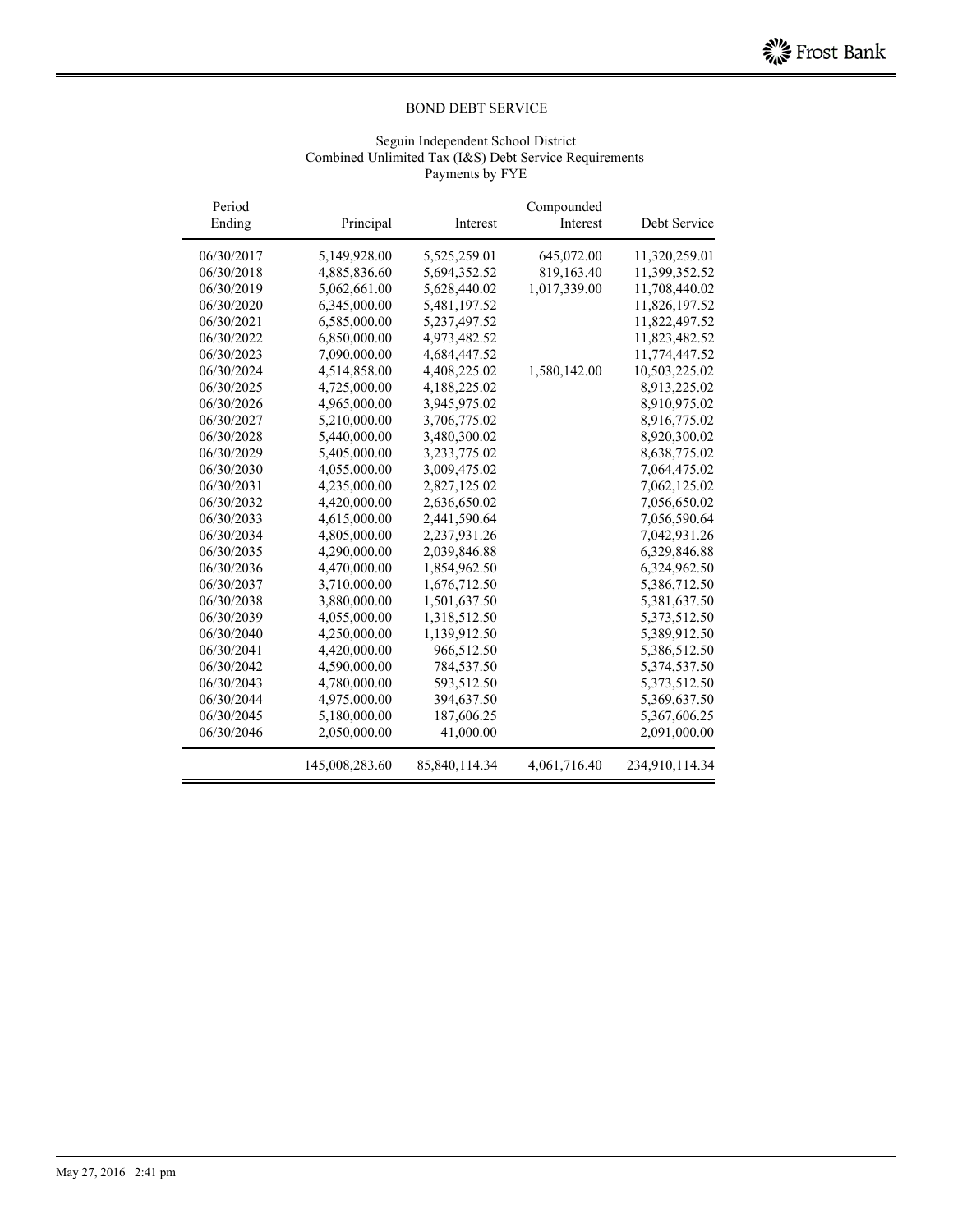#### Seguin Independent School District Combined Unlimited Tax (I&S) Debt Service Requirements Payments by Date

| Period     |              |              | Compounded   |              | Annual        |
|------------|--------------|--------------|--------------|--------------|---------------|
| Ending     | Principal    | Interest     | Interest     | Debt Service | Debt Service  |
| 08/01/2016 | 1,265,000.00 | 173,093.06   |              | 1,438,093.06 |               |
| 08/15/2016 | 2,584,928.00 | 2,400,548.44 | 645,072.00   | 5,630,548.44 |               |
| 10/01/2016 |              | 86,233.75    |              | 86,233.75    |               |
| 02/01/2017 |              | 262,475.00   |              | 262,475.00   |               |
| 02/15/2017 |              | 2,516,675.01 |              | 2,516,675.01 |               |
| 04/01/2017 | 1,300,000.00 | 86,233.75    |              | 1,386,233.75 |               |
| 06/30/2017 |              |              |              |              | 11,320,259.01 |
| 08/01/2017 | 1,145,000.00 | 262,475.00   |              | 1,407,475.00 |               |
| 08/15/2017 | 2,425,836.60 | 2,516,675.01 | 819,163.40   | 5,761,675.01 |               |
| 10/01/2017 |              | 80,188.75    |              | 80,188.75    |               |
| 02/01/2018 |              | 245,300.00   |              | 245,300.00   |               |
| 02/15/2018 |              | 2,509,525.01 |              | 2,509,525.01 |               |
| 04/01/2018 | 1,315,000.00 | 80,188.75    |              | 1,395,188.75 |               |
| 06/30/2018 |              |              |              |              | 11,399,352.52 |
| 08/01/2018 | 1,190,000.00 | 245,300.00   |              | 1,435,300.00 |               |
| 08/15/2018 | 2,537,661.00 | 2,509,525.01 | 1,017,339.00 | 6,064,525.01 |               |
| 10/01/2018 |              | 71,970.00    |              | 71,970.00    |               |
| 02/01/2019 |              | 227,450.00   |              | 227,450.00   |               |
| 02/15/2019 |              | 2,502,225.01 |              | 2,502,225.01 |               |
| 04/01/2019 | 1,335,000.00 | 71,970.00    |              | 1,406,970.00 |               |
| 06/30/2019 |              |              |              |              | 11,708,440.02 |
| 08/01/2019 | 1,230,000.00 | 227,450.00   |              | 1,457,450.00 |               |
| 08/15/2019 | 3,765,000.00 | 2,502,225.01 |              | 6,267,225.01 |               |
| 10/01/2019 |              | 61,623.75    |              | 61,623.75    |               |
| 02/01/2020 |              | 209,000.00   |              | 209,000.00   |               |
| 02/15/2020 |              | 2,419,275.01 |              | 2,419,275.01 |               |
| 04/01/2020 | 1,350,000.00 | 61,623.75    |              | 1,411,623.75 |               |
| 06/30/2020 |              |              |              |              | 11,826,197.52 |
| 08/01/2020 | 1,280,000.00 | 209,000.00   |              | 1,489,000.00 |               |
| 08/15/2020 | 3,925,000.00 | 2,419,275.01 |              | 6,344,275.01 |               |
| 10/01/2020 |              | 49,136.25    |              | 49,136.25    |               |
| 02/01/2021 |              | 189,800.00   |              | 189,800.00   |               |
| 02/15/2021 |              | 2,321,150.01 |              | 2,321,150.01 |               |
| 04/01/2021 | 1,380,000.00 | 49,136.25    |              | 1,429,136.25 |               |
| 06/30/2021 |              |              |              |              | 11,822,497.52 |
| 08/01/2021 | 1,320,000.00 | 189,800.00   |              | 1,509,800.00 |               |
| 08/15/2021 | 4,120,000.00 | 2,321,150.01 |              | 6,441,150.01 |               |
| 10/01/2021 |              | 34,991.25    |              | 34,991.25    |               |
| 02/01/2022 |              | 163,400.00   |              | 163,400.00   |               |
| 02/15/2022 |              | 2,229,150.01 |              | 2,229,150.01 |               |
| 04/01/2022 | 1,410,000.00 | 34,991.25    |              | 1,444,991.25 |               |
| 06/30/2022 |              |              |              |              | 11,823,482.52 |
| 08/01/2022 | 1,355,000.00 | 163,400.00   |              | 1,518,400.00 |               |
| 08/15/2022 | 4,290,000.00 | 2,229,150.01 |              | 6,519,150.01 |               |
| 10/01/2022 |              | 18,423.75    |              | 18,423.75    |               |
| 02/01/2023 |              | 133,150.00   |              | 133,150.00   |               |
| 02/15/2023 |              | 2,121,900.01 |              | 2,121,900.01 |               |
| 04/01/2023 | 1,445,000.00 | 18,423.75    |              | 1,463,423.75 |               |
| 06/30/2023 |              |              |              |              | 11,774,447.52 |
| 08/01/2023 | 9,858.00     | 133,150.00   | 1,580,142.00 | 1,723,150.00 |               |
| 08/15/2023 | 4,505,000.00 | 2,121,900.01 |              | 6,626,900.01 |               |
| 02/01/2024 |              | 133,150.00   |              | 133,150.00   |               |
| 02/15/2024 |              | 2,020,025.01 |              | 2,020,025.01 |               |
| 06/30/2024 |              |              |              |              | 10,503,225.02 |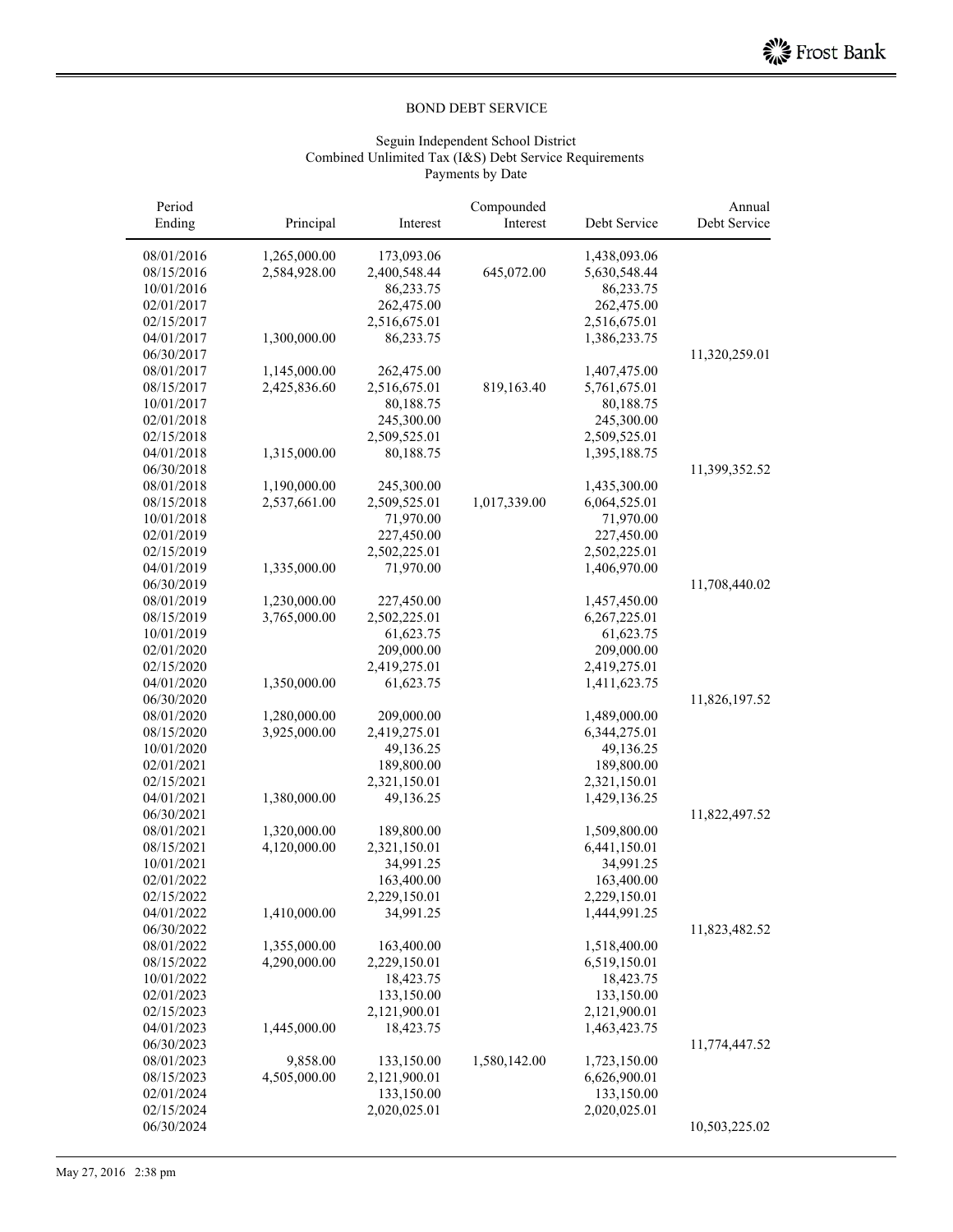#### Seguin Independent School District Combined Unlimited Tax (I&S) Debt Service Requirements Payments by Date

| Period     |              |              | Compounded |              | Annual       |
|------------|--------------|--------------|------------|--------------|--------------|
| Ending     | Principal    | Interest     | Interest   | Debt Service | Debt Service |
| 08/01/2024 | 1,465,000.00 | 133,150.00   |            | 1,598,150.00 |              |
| 08/15/2024 | 3,260,000.00 | 2,020,025.01 |            | 5,280,025.01 |              |
| 02/01/2025 |              | 96,525.00    |            | 96,525.00    |              |
| 02/15/2025 |              | 1,938,525.01 |            | 1,938,525.01 |              |
| 06/30/2025 |              |              |            |              | 8,913,225.02 |
| 08/01/2025 | 1,540,000.00 | 96,525.00    |            | 1,636,525.00 |              |
| 08/15/2025 | 3,425,000.00 | 1,938,525.01 |            | 5,363,525.01 |              |
| 02/01/2026 |              | 58,025.00    |            | 58,025.00    |              |
| 02/15/2026 |              | 1,852,900.01 |            | 1,852,900.01 |              |
| 06/30/2026 |              |              |            |              | 8,910,975.02 |
| 08/01/2026 | 1,630,000.00 | 58,025.00    |            | 1,688,025.00 |              |
| 08/15/2026 | 3,580,000.00 | 1,852,900.01 |            | 5,432,900.01 |              |
| 02/01/2027 |              | 25,425.00    |            | 25,425.00    |              |
| 02/15/2027 |              | 1,770,425.01 |            | 1,770,425.01 |              |
|            |              |              |            |              |              |
| 06/30/2027 |              |              |            |              | 8,916,775.02 |
| 08/01/2027 | 1,695,000.00 | 25,425.00    |            | 1,720,425.00 |              |
| 08/15/2027 | 3,745,000.00 | 1,770,425.01 |            | 5,515,425.01 |              |
| 02/15/2028 |              | 1,684,450.01 |            | 1,684,450.01 |              |
| 06/30/2028 |              |              |            |              | 8,920,300.02 |
| 08/15/2028 | 5,405,000.00 | 1,684,450.01 |            | 7,089,450.01 |              |
| 02/15/2029 |              | 1,549,325.01 |            | 1,549,325.01 |              |
| 06/30/2029 |              |              |            |              | 8,638,775.02 |
| 08/15/2029 | 4,055,000.00 | 1,549,325.01 |            | 5,604,325.01 |              |
| 02/15/2030 |              | 1,460,150.01 |            | 1,460,150.01 |              |
| 06/30/2030 |              |              |            |              | 7,064,475.02 |
| 08/15/2030 | 4,235,000.00 | 1,460,150.01 |            | 5,695,150.01 |              |
| 02/15/2031 |              | 1,366,975.01 |            | 1,366,975.01 |              |
| 06/30/2031 |              |              |            |              | 7,062,125.02 |
| 08/15/2031 | 4,420,000.00 | 1,366,975.01 |            | 5,786,975.01 |              |
| 02/15/2032 |              | 1,269,675.01 |            | 1,269,675.01 |              |
| 06/30/2032 |              |              |            |              | 7,056,650.02 |
| 08/15/2032 | 4,615,000.00 | 1,269,675.01 |            | 5,884,675.01 |              |
| 02/15/2033 |              | 1,171,915.63 |            | 1,171,915.63 |              |
| 06/30/2033 |              |              |            |              | 7,056,590.64 |
| 08/15/2033 | 4,805,000.00 | 1,171,915.63 |            | 5,976,915.63 |              |
| 02/15/2034 |              | 1,066,015.63 |            | 1,066,015.63 |              |
| 06/30/2034 |              |              |            |              | 7,042,931.26 |
| 08/15/2034 | 4,290,000.00 | 1,066,015.63 |            | 5,356,015.63 |              |
| 02/15/2035 |              | 973,831.25   |            | 973,831.25   |              |
| 06/30/2035 |              |              |            |              | 6,329,846.88 |
| 08/15/2035 | 4,470,000.00 | 973,831.25   |            | 5,443,831.25 |              |
| 02/15/2036 |              | 881,131.25   |            | 881,131.25   |              |
| 06/30/2036 |              |              |            |              | 6,324,962.50 |
| 08/15/2036 | 3,710,000.00 | 881,131.25   |            | 4,591,131.25 |              |
| 02/15/2037 |              | 795,581.25   |            | 795,581.25   |              |
| 06/30/2037 |              |              |            |              | 5,386,712.50 |
| 08/15/2037 | 3,880,000.00 | 795,581.25   |            | 4,675,581.25 |              |
| 02/15/2038 |              | 706,056.25   |            | 706,056.25   |              |
|            |              |              |            |              |              |
| 06/30/2038 | 4,055,000.00 | 706,056.25   |            | 4,761,056.25 | 5,381,637.50 |
| 08/15/2038 |              |              |            |              |              |
| 02/15/2039 |              | 612,456.25   |            | 612,456.25   |              |
| 06/30/2039 |              |              |            |              | 5,373,512.50 |
| 08/15/2039 | 4,250,000.00 | 612,456.25   |            | 4,862,456.25 |              |
| 02/15/2040 |              | 527,456.25   |            | 527,456.25   |              |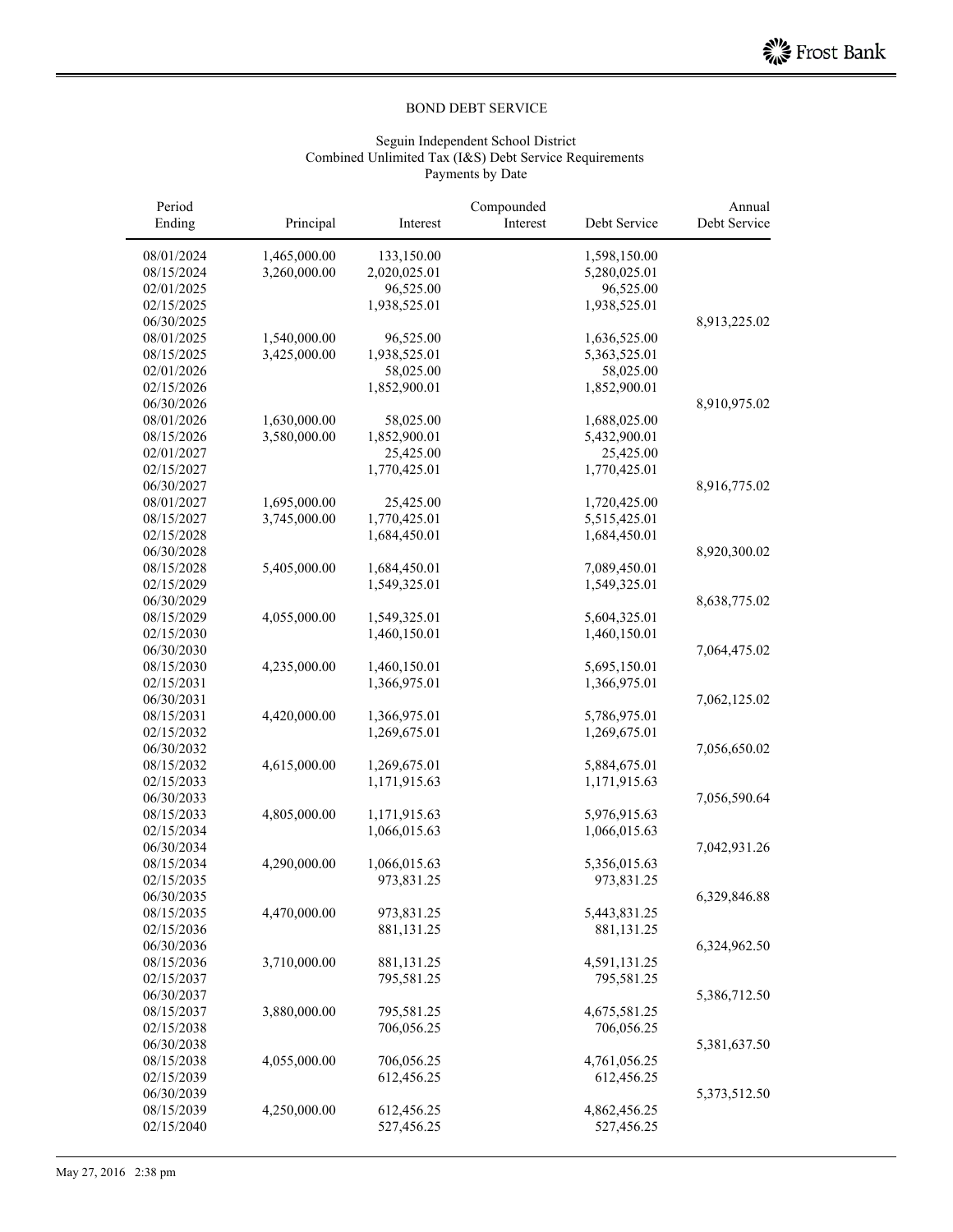#### Seguin Independent School District Combined Unlimited Tax (I&S) Debt Service Requirements Payments by Date

| Period<br>Ending | Principal      | Interest      | Compounded<br>Interest | Debt Service   | Annual<br>Debt Service |
|------------------|----------------|---------------|------------------------|----------------|------------------------|
| 06/30/2040       |                |               |                        |                | 5,389,912.50           |
| 08/15/2040       | 4,420,000.00   | 527,456.25    |                        | 4,947,456.25   |                        |
| 02/15/2041       |                | 439,056.25    |                        | 439,056.25     |                        |
| 06/30/2041       |                |               |                        |                | 5,386,512.50           |
| 08/15/2041       | 4,590,000.00   | 439,056.25    |                        | 5,029,056.25   |                        |
| 02/15/2042       |                | 345,481.25    |                        | 345,481.25     |                        |
| 06/30/2042       |                |               |                        |                | 5,374,537.50           |
| 08/15/2042       | 4,780,000.00   | 345,481.25    |                        | 5,125,481.25   |                        |
| 02/15/2043       |                | 248,031.25    |                        | 248,031.25     |                        |
| 06/30/2043       |                |               |                        |                | 5,373,512.50           |
| 08/15/2043       | 4,975,000.00   | 248,031.25    |                        | 5,223,031.25   |                        |
| 02/15/2044       |                | 146,606.25    |                        | 146,606.25     |                        |
| 06/30/2044       |                |               |                        |                | 5,369,637.50           |
| 08/15/2044       | 5,180,000.00   | 146,606.25    |                        | 5,326,606.25   |                        |
| 02/15/2045       |                | 41,000.00     |                        | 41,000.00      |                        |
| 06/30/2045       |                |               |                        |                | 5,367,606.25           |
| 08/15/2045       | 2,050,000.00   | 41,000.00     |                        | 2,091,000.00   |                        |
| 06/30/2046       |                |               |                        |                | 2,091,000.00           |
|                  | 145,008,283.60 | 85,840,114.34 | 4,061,716.40           | 234,910,114.34 | 234,910,114.34         |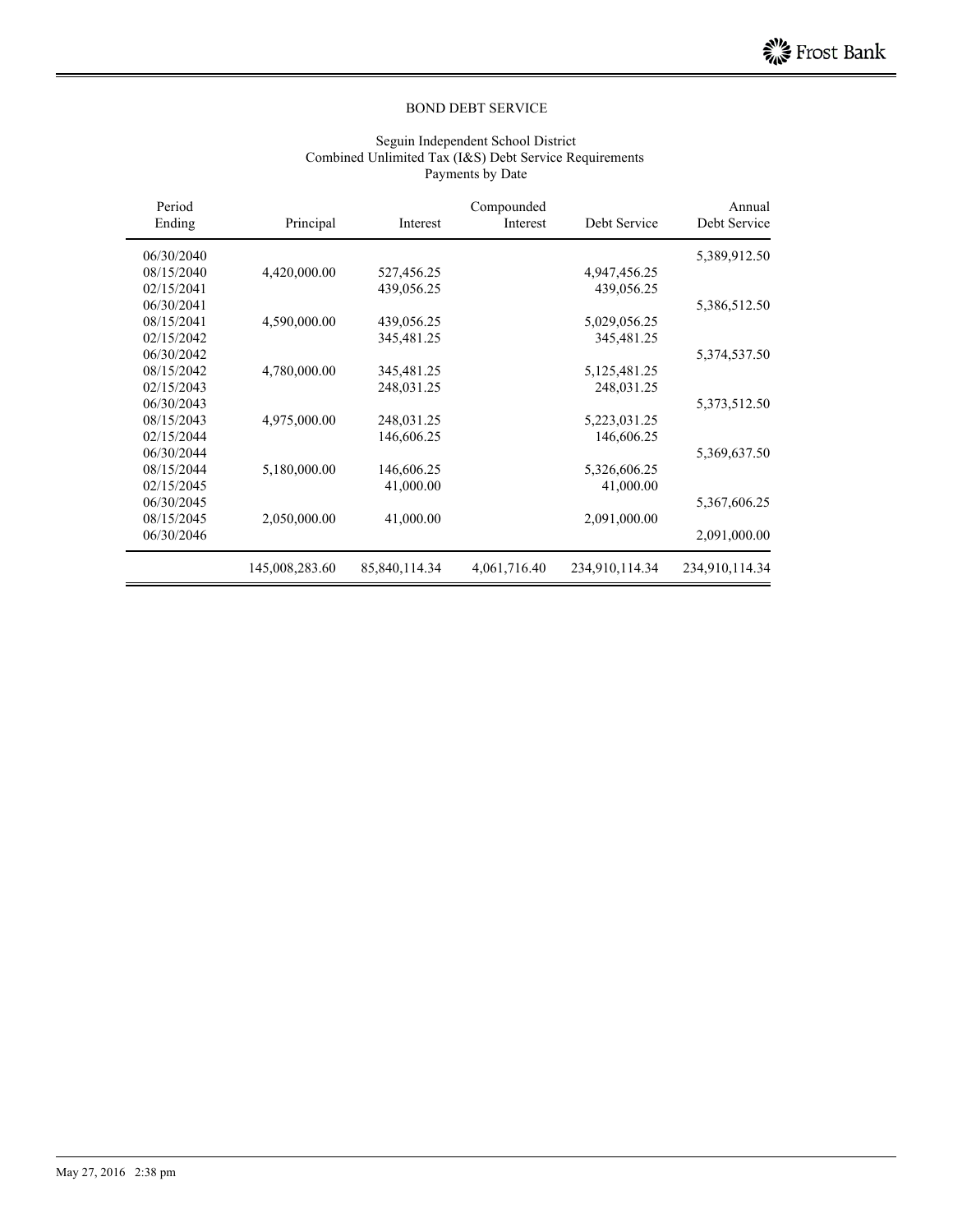#### Seguin Independent School District Unlimited Tax Refunding Bonds, Series 2006 Original Issue Amount: \$8,894,858 {This issue partially defeased the Series 2002 & 2016A Bonds}

| Annual<br>Debt<br>Service | Debt<br>Service | Compounded<br>Interest | Interest | Coupon  | Principal | Period<br>Ending |
|---------------------------|-----------------|------------------------|----------|---------|-----------|------------------|
|                           | 91,800          |                        | 1,800    | 4.000%  | 90,000    | 08/01/2016       |
| 91,800                    |                 |                        |          |         |           | 06/30/2017       |
|                           | 1,590,000       | 1,580,142              |          | 32.700% | 9.858     | 08/01/2023       |
| 1,590,000                 |                 |                        |          |         |           | 06/30/2024       |
| 1,681,800                 | 1,681,800       | 1,580,142              | 1,800    |         | 99,858    |                  |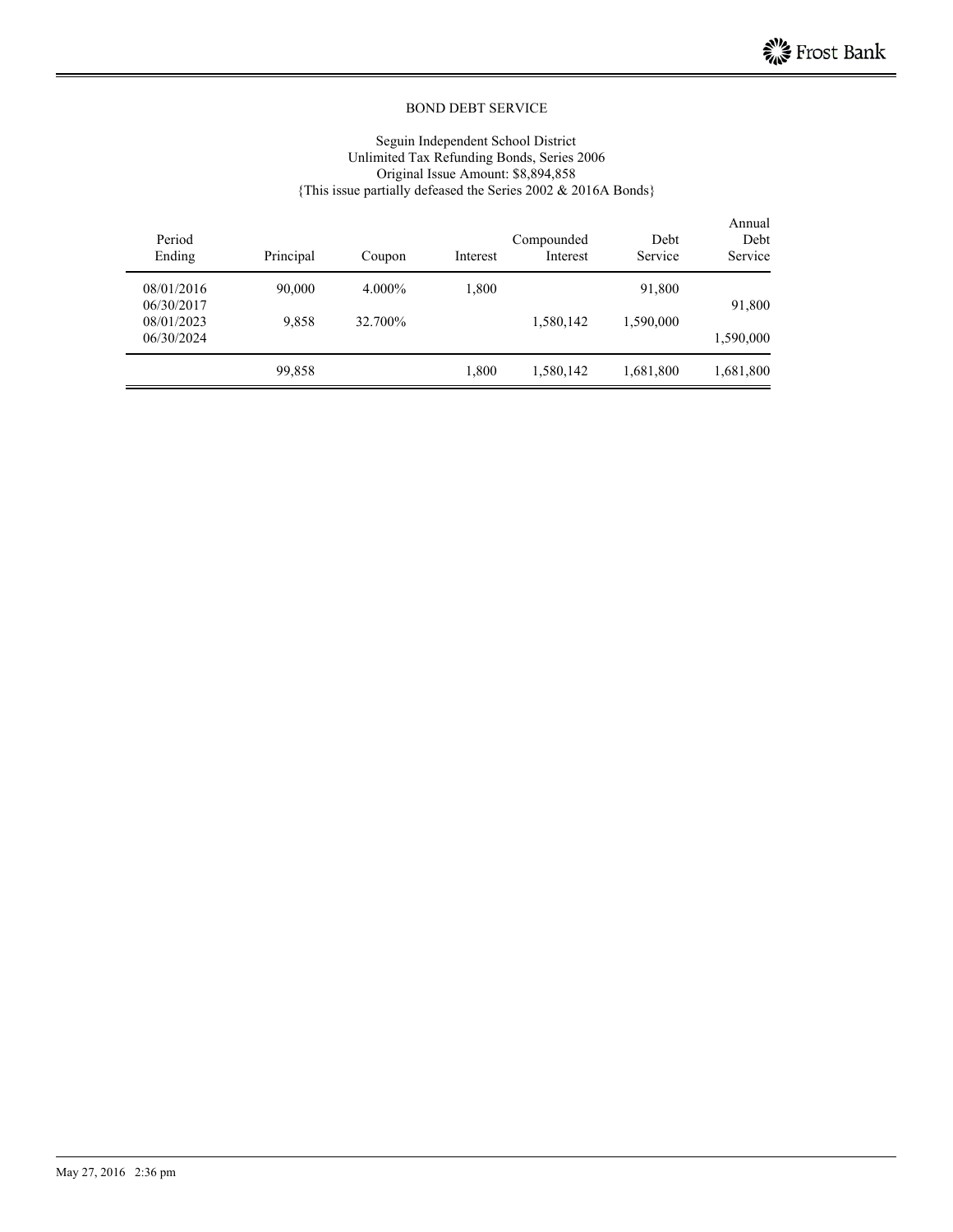#### Seguin Independent School District Unlimited Tax School Building Bonds, Series 2008 Original Issue Amount: \$44,708,265.20 Maturities 2019 - 2035 defeased by Series 2016

| Period<br>Ending | Principal    | Coupon | Interest         | Compounded<br>Interest | Debt<br>Service | Annual<br>Debt<br>Service |
|------------------|--------------|--------|------------------|------------------------|-----------------|---------------------------|
| 08/15/2016       | 1,619,928.00 | 4.213% |                  | 645,072.00             | 2,265,000       |                           |
| 06/30/2017       |              |        |                  |                        |                 | 2,265,000                 |
| 08/15/2017       | 1,710,836.60 | 4.376% |                  | 819, 163. 40           | 2,530,000       |                           |
| 06/30/2018       |              |        |                  |                        |                 | 2,530,000                 |
| 08/15/2018       | 1,807,661.00 | 4.497% |                  | 1,017,339.00           | 2,825,000       |                           |
| 06/30/2019       |              |        |                  |                        |                 | 2,825,000                 |
|                  | 5,138,425.60 |        | $\boldsymbol{0}$ | 2,481,574.40           | 7,620,000       | 7,620,000                 |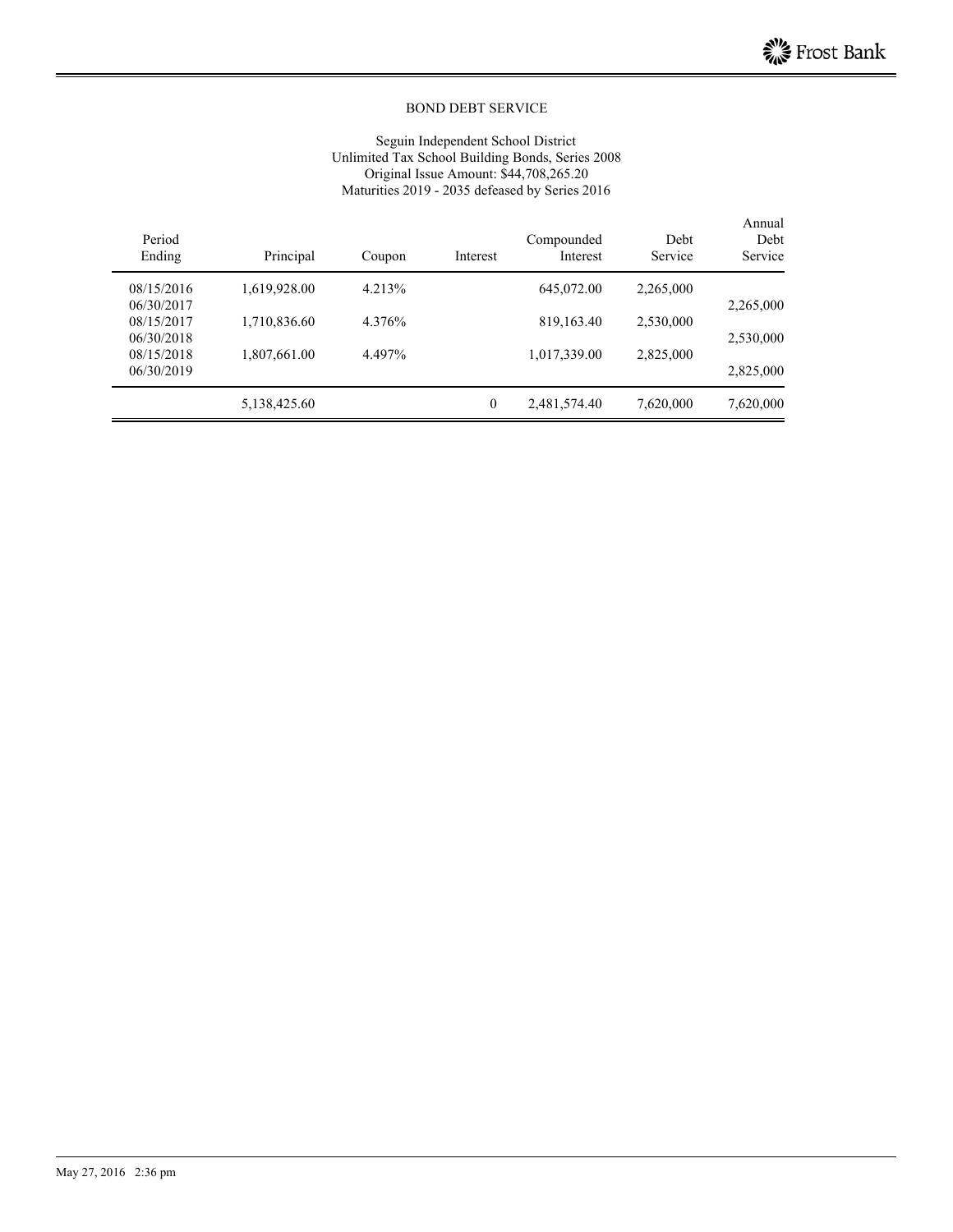#### Seguin Independent School District Unlimited Tax Refunding Bonds, Series 2010 Original Issue Amount: \$9,725,000 Maturities 2021 - 2022 Callable on 8/1/2020 at Par {This issue partially defeased the Series 2002 Bonds}

| Period<br>Ending | Principal | Coupon | Interest | Debt<br>Service | Annual<br>Debt<br>Service |
|------------------|-----------|--------|----------|-----------------|---------------------------|
| 08/01/2016       | 1,090,000 | 2.500% | 127,200  | 1,217,200       |                           |
| 02/01/2017       |           |        | 113,575  | 113,575         |                           |
| 06/30/2017       |           |        |          |                 | 1,330,775                 |
| 08/01/2017       | 1,145,000 | 3.000% | 113,575  | 1,258,575       |                           |
| 02/01/2018       |           |        | 96,400   | 96,400          |                           |
| 06/30/2018       |           |        |          |                 | 1,354,975                 |
| 08/01/2018       | 1,190,000 | 3.000% | 96,400   | 1,286,400       |                           |
| 02/01/2019       |           |        | 78,550   | 78,550          |                           |
| 06/30/2019       |           |        |          |                 | 1,364,950                 |
| 08/01/2019       | 1,230,000 | 3.000% | 78,550   | 1,308,550       |                           |
| 02/01/2020       |           |        | 60,100   | 60,100          |                           |
| 06/30/2020       |           |        |          |                 | 1,368,650                 |
| 08/01/2020       | 1,280,000 | 3.000% | 60,100   | 1,340,100       |                           |
| 02/01/2021       |           |        | 40,900   | 40,900          |                           |
| 06/30/2021       |           |        |          |                 | 1,381,000                 |
| 08/01/2021       | 1,320,000 | 4.000% | 40,900   | 1,360,900       |                           |
| 02/01/2022       |           |        | 14,500   | 14,500          |                           |
| 06/30/2022       |           |        |          |                 | 1,375,400                 |
| 08/01/2022       | 725,000   | 4.000% | 14,500   | 739,500         |                           |
| 06/30/2023       |           |        |          |                 | 739,500                   |
|                  | 7,980,000 |        | 935,250  | 8,915,250       | 8,915,250                 |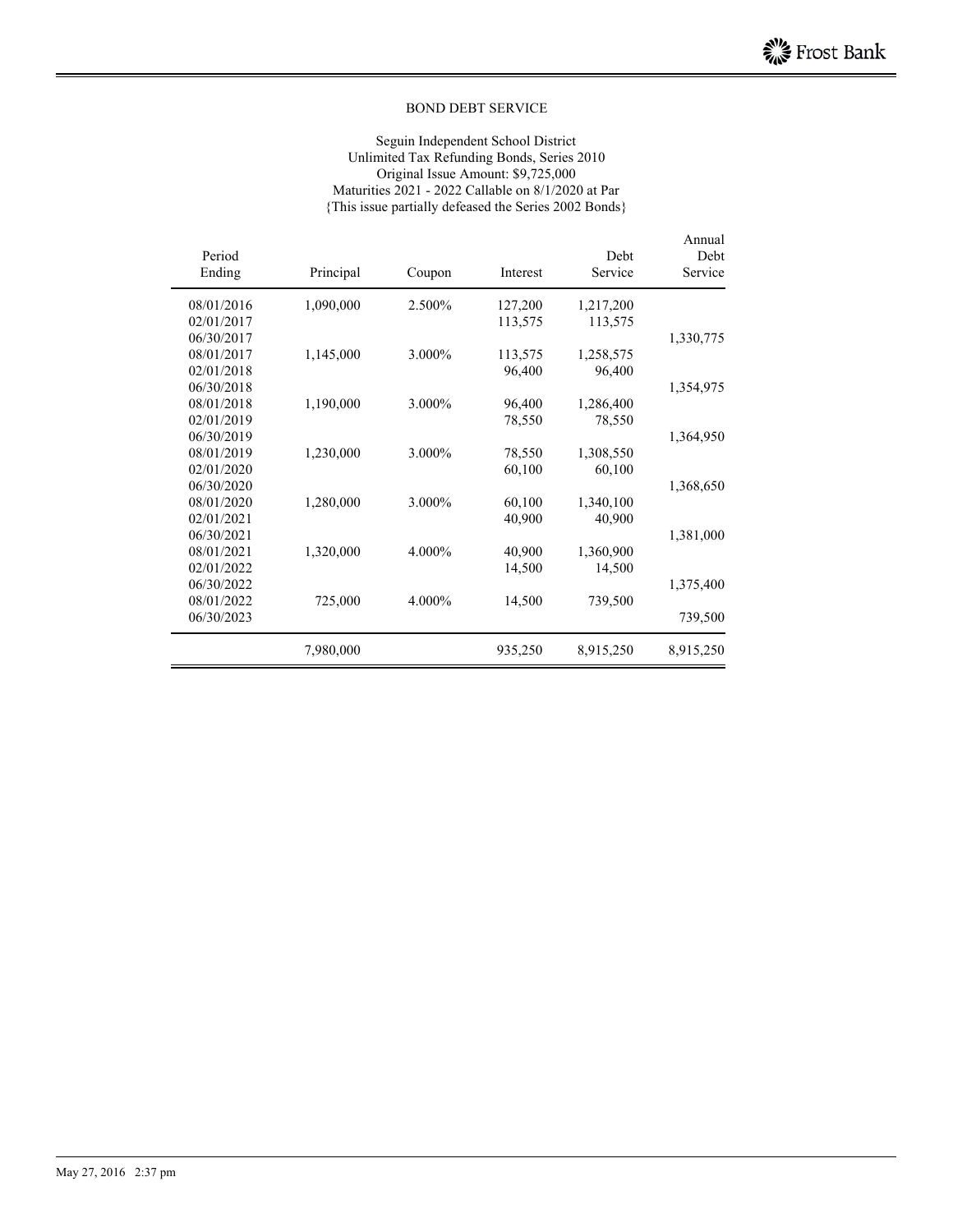#### Seguin Independent School District Unlimited Tax Refunding Bonds, Taxable Series 2013 Original Issue Amount: \$10,135,000 Maturitiy 2023 Callable on 4/1/2022 at Par {This issue defeased the callable Series 2005 Bonds}

| Annual<br>Debt Service | Debt Service  | Interest   | Coupon | Principal | Period<br>Ending |
|------------------------|---------------|------------|--------|-----------|------------------|
|                        | 86,233.75     | 86,233.75  |        |           | 10/01/2016       |
|                        | 1,386,233.75  | 86,233.75  | 0.930% | 1,300,000 | 04/01/2017       |
| 1,472,467.50           |               |            |        |           | 06/30/2017       |
|                        | 80,188.75     | 80,188.75  |        |           | 10/01/2017       |
|                        | 1,395,188.75  | 80,188.75  | 1.250% | 1,315,000 | 04/01/2018       |
| 1,475,377.50           |               |            |        |           | 06/30/2018       |
|                        | 71,970.00     | 71,970.00  |        |           | 10/01/2018       |
|                        | 1,406,970.00  | 71,970.00  | 1.550% | 1,335,000 | 04/01/2019       |
| 1,478,940.00           |               |            |        |           | 06/30/2019       |
|                        | 61,623.75     | 61,623.75  |        |           | 10/01/2019       |
|                        | 1,411,623.75  | 61,623.75  | 1.850% | 1,350,000 | 04/01/2020       |
| 1,473,247.50           |               |            |        |           | 06/30/2020       |
|                        | 49,136.25     | 49,136.25  |        |           | 10/01/2020       |
|                        | 1,429,136.25  | 49,136.25  | 2.050% | 1,380,000 | 04/01/2021       |
| 1,478,272.50           |               |            |        |           | 06/30/2021       |
|                        | 34,991.25     | 34,991.25  |        |           | 10/01/2021       |
|                        | 1,444,991.25  | 34,991.25  | 2.350% | 1,410,000 | 04/01/2022       |
| 1,479,982.50           |               |            |        |           | 06/30/2022       |
|                        | 18,423.75     | 18,423.75  |        |           | 10/01/2022       |
|                        | 1,463,423.75  | 18,423.75  | 2.550% | 1,445,000 | 04/01/2023       |
| 1,481,847.50           |               |            |        |           | 06/30/2023       |
| 10,340,135.00          | 10,340,135.00 | 805,135.00 |        | 9,535,000 |                  |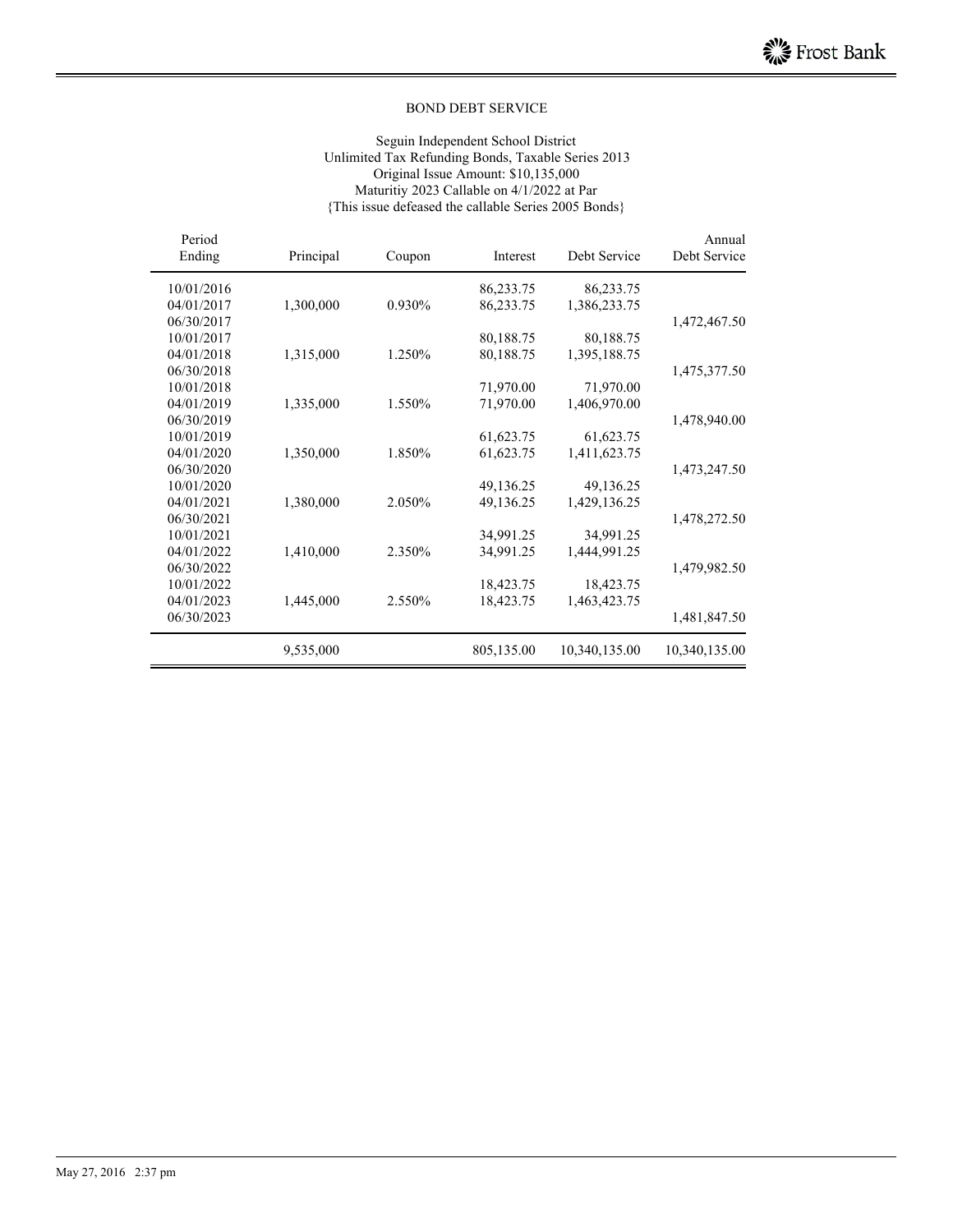#### Seguin Independent School District Unlimited Tax School Building Bonds, Series 2014 Original Issue Amount: \$44,770,000 Maturities 2024 - 2044 Callable on 8/15/2023 at Par

| Period<br>Ending         | Principal | Coupon    | Interest     | Debt Service | Annual<br>Debt Service |
|--------------------------|-----------|-----------|--------------|--------------|------------------------|
| 08/15/2016               |           |           | 1,032,506.25 | 1,032,506.25 |                        |
| 02/15/2017               |           |           | 1,032,506.25 | 1,032,506.25 |                        |
| 06/30/2017               |           |           |              |              | 2,065,012.50           |
| 08/15/2017               |           |           | 1,032,506.25 | 1,032,506.25 |                        |
| 02/15/2018               |           |           | 1,032,506.25 | 1,032,506.25 |                        |
| 06/30/2018               |           |           |              |              | 2,065,012.50           |
| 08/15/2018               |           |           | 1,032,506.25 | 1,032,506.25 |                        |
| 02/15/2019               |           |           | 1,032,506.25 | 1,032,506.25 |                        |
| 06/30/2019               |           |           |              |              | 2,065,012.50           |
| 08/15/2019               |           |           | 1,032,506.25 | 1,032,506.25 |                        |
| 02/15/2020               |           |           | 1,032,506.25 | 1,032,506.25 |                        |
| 06/30/2020               |           |           |              |              | 2,065,012.50           |
| 08/15/2020               |           |           | 1,032,506.25 | 1,032,506.25 |                        |
| 02/15/2021               |           |           | 1,032,506.25 | 1,032,506.25 |                        |
| 06/30/2021               |           |           |              |              | 2,065,012.50           |
| 08/15/2021               |           |           | 1,032,506.25 | 1,032,506.25 |                        |
| 02/15/2022               |           |           | 1,032,506.25 | 1,032,506.25 |                        |
| 06/30/2022               |           |           |              |              | 2,065,012.50           |
| 08/15/2022               |           |           | 1,032,506.25 | 1,032,506.25 |                        |
| 02/15/2023               |           |           | 1,032,506.25 | 1,032,506.25 |                        |
| 06/30/2023               |           |           |              |              | 2,065,012.50           |
| 08/15/2023               |           |           | 1,032,506.25 | 1,032,506.25 |                        |
| 02/15/2024               |           |           | 1,032,506.25 | 1,032,506.25 |                        |
| 06/30/2024               |           |           |              |              | 2,065,012.50           |
| 08/15/2024               | 1,275,000 | 5.000%    | 1,032,506.25 | 2,307,506.25 |                        |
| 02/15/2025               |           |           | 1,000,631.25 | 1,000,631.25 |                        |
| 06/30/2025               |           |           |              |              | 3,308,137.50           |
| 08/15/2025               | 1,340,000 | 5.000%    | 1,000,631.25 | 2,340,631.25 |                        |
| 02/15/2026               |           |           | 967,131.25   | 967,131.25   |                        |
| 06/30/2026               |           |           |              |              | 3,307,762.50           |
| 08/15/2026               | 1,405,000 | 4.000%    | 967,131.25   | 2,372,131.25 |                        |
| 02/15/2027               |           |           | 939,031.25   | 939,031.25   |                        |
| 06/30/2027               |           |           |              |              | 3,311,162.50           |
| 08/15/2027               | 1,465,000 | 5.000%    | 939,031.25   | 2,404,031.25 |                        |
| 02/15/2028               |           |           | 902,406.25   | 902,406.25   |                        |
| 06/30/2028               |           |           |              |              | 3,306,437.50           |
| 08/15/2028               | 1,535,000 | 5.000%    | 902,406.25   | 2,437,406.25 |                        |
| 02/15/2029               |           |           | 864,031.25   | 864,031.25   |                        |
| 06/30/2029               |           |           |              |              | 3,301,437.50           |
| 08/15/2029               | 1,615,000 | $5.000\%$ | 864,031.25   | 2,479,031.25 |                        |
| 02/15/2030               |           |           | 823,656.25   | 823,656.25   |                        |
| 06/30/2030               |           |           |              |              | 3,302,687.50           |
| 08/15/2030               | 1,695,000 | 5.000%    | 823,656.25   | 2,518,656.25 |                        |
| 02/15/2031               |           |           | 781,281.25   | 781,281.25   |                        |
| 06/30/2031               |           |           |              |              | 3,299,937.50           |
| 08/15/2031               | 1,780,000 | 5.000%    | 781,281.25   | 2,561,281.25 |                        |
| 02/15/2032<br>06/30/2032 |           |           | 736,781.25   | 736,781.25   | 3,298,062.50           |
| 08/15/2032               | 1,870,000 | 5.000%    | 736,781.25   | 2,606,781.25 |                        |
| 02/15/2033               |           |           | 690,031.25   | 690,031.25   |                        |
| 06/30/2033               |           |           |              |              | 3,296,812.50           |
| 08/15/2033               | 1,960,000 | 5.000%    | 690,031.25   | 2,650,031.25 |                        |
| 02/15/2034               |           |           | 641,031.25   | 641,031.25   |                        |
|                          |           |           |              |              |                        |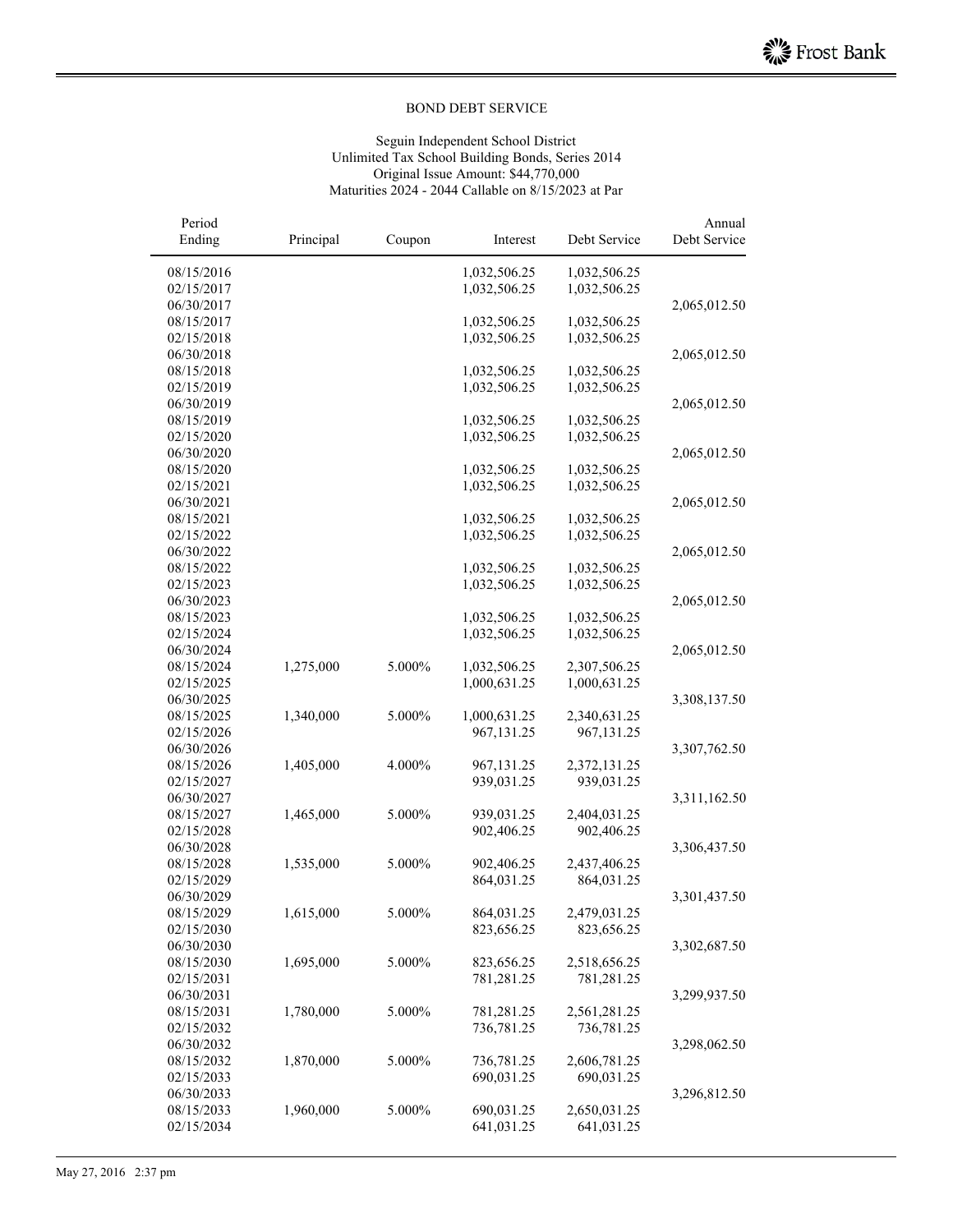#### Seguin Independent School District Unlimited Tax School Building Bonds, Series 2014 Original Issue Amount: \$44,770,000 Maturities 2024 - 2044 Callable on 8/15/2023 at Par

| Annual<br>Debt Service | Debt Service  | Interest      | Coupon | Principal  | Period<br>Ending |
|------------------------|---------------|---------------|--------|------------|------------------|
| 3,291,062.50           |               |               |        |            | 06/30/2034       |
|                        | 2,701,031.25  | 641,031.25    | 5.000% | 2,060,000  | 08/15/2034       |
|                        | 589,531.25    | 589,531.25    |        |            | 02/15/2035       |
| 3,290,562.50           |               |               |        |            | 06/30/2035       |
|                        | 2,749,531.25  | 589,531.25    | 5.000% | 2,160,000  | 08/15/2035       |
|                        | 535,531.25    | 535,531.25    |        |            | 02/15/2036       |
| 3,285,062.50           |               |               |        |            | 06/30/2036       |
|                        | 2,805,531.25  | 535,531.25    | 5.000% | 2,270,000  | 08/15/2036       |
|                        | 478,781.25    | 478,781.25    |        |            | 02/15/2037       |
| 3,284,312.50           |               |               |        |            | 06/30/2037       |
|                        | 2,863,781.25  | 478,781.25    | 5.000% | 2,385,000  | 08/15/2037       |
|                        | 419,156.25    | 419,156.25    |        |            | 02/15/2038       |
| 3,282,937.50           |               |               |        |            | 06/30/2038       |
|                        | 2,919,156.25  | 419,156.25    | 5.000% | 2,500,000  | 08/15/2038       |
|                        | 356,656.25    | 356,656.25    |        |            | 02/15/2039       |
| 3,275,812.50           |               |               |        |            | 06/30/2039       |
|                        | 2,986,656.25  | 356,656.25    | 4.000% | 2,630,000  | 08/15/2039       |
|                        | 304,056.25    | 304,056.25    |        |            | 02/15/2040       |
| 3,290,712.50           |               |               |        |            | 06/30/2040       |
|                        | 3,039,056.25  | 304,056.25    | 4.000% | 2,735,000  | 08/15/2040       |
|                        | 249,356.25    | 249,356.25    |        |            | 02/15/2041       |
| 3,288,412.50           |               |               |        |            | 06/30/2041       |
|                        | 3,089,356.25  | 249,356.25    | 4.125% | 2,840,000  | 08/15/2041       |
|                        | 190,781.25    | 190,781.25    |        |            | 02/15/2042       |
| 3,280,137.50           |               |               |        |            | 06/30/2042       |
|                        | 3,150,781.25  | 190,781.25    | 4.125% | 2,960,000  | 08/15/2042       |
|                        | 129,731.25    | 129,731.25    |        |            | 02/15/2043       |
| 3,280,512.50           |               |               |        |            | 06/30/2043       |
|                        | 3,209,731.25  | 129,731.25    | 4.125% | 3,080,000  | 08/15/2043       |
|                        | 66,206.25     | 66,206.25     |        |            | 02/15/2044       |
| 3,275,937.50           |               |               |        |            | 06/30/2044       |
|                        | 3,276,206.25  | 66,206.25     | 4.125% | 3,210,000  | 08/15/2044       |
| 3,276,206.25           |               |               |        |            | 06/30/2045       |
| 85,654,206.25          | 85,654,206.25 | 40,884,206.25 |        | 44,770,000 |                  |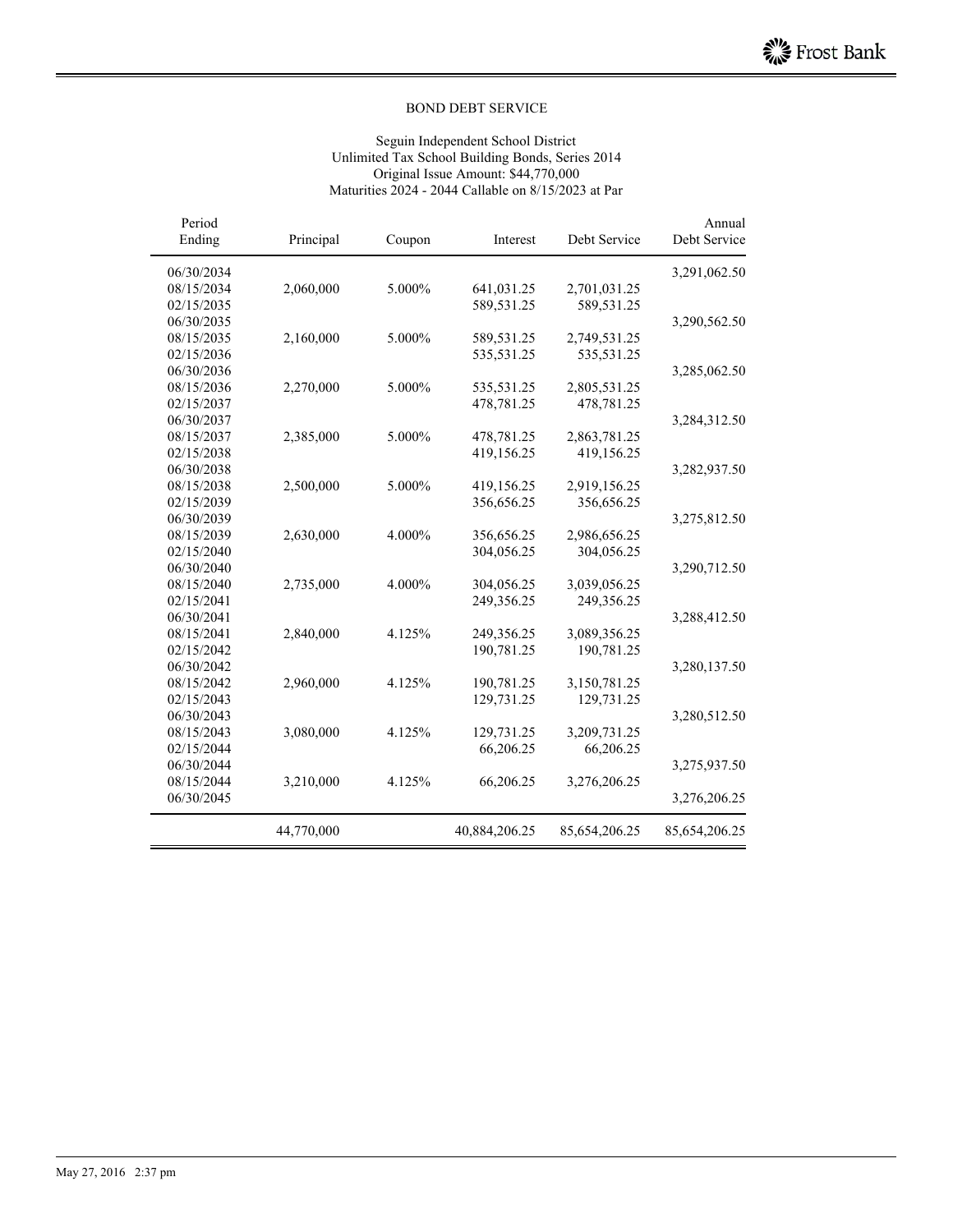#### Seguin Independent School District Unlimited Tax School Building Bonds, Series 2015 Original Issue Amount: \$37,065,000 Maturities 2026 - 2045 Callable on 8/15/2025 at Par

| Period<br>Ending         | Principal | Coupon | Interest   | Debt Service | Annual<br>Debt Service |
|--------------------------|-----------|--------|------------|--------------|------------------------|
| 08/15/2016               | 805,000   | 3.000% | 719,034.38 | 1,524,034.38 |                        |
| 02/15/2017               |           |        | 706,959.38 | 706,959.38   |                        |
| 06/30/2017               |           |        |            |              | 2,230,993.76           |
| 08/15/2017               | 715,000   | 2.000% | 706,959.38 | 1,421,959.38 |                        |
| 02/15/2018               |           |        | 699,809.38 | 699,809.38   |                        |
| 06/30/2018               |           |        |            |              | 2,121,768.76           |
| 08/15/2018               | 730,000   | 2.000% | 699,809.38 | 1,429,809.38 |                        |
| 02/15/2019               |           |        | 692,509.38 | 692,509.38   |                        |
| 06/30/2019               |           |        |            |              | 2,122,318.76           |
| 08/15/2019               | 745,000   | 2.000% | 692,509.38 | 1,437,509.38 |                        |
| 02/15/2020               |           |        | 685,059.38 | 685,059.38   |                        |
| 06/30/2020               |           |        |            |              | 2,122,568.76           |
| 08/15/2020               | 760,000   | 5.000% | 685,059.38 | 1,445,059.38 |                        |
| 02/15/2021               |           |        | 666,059.38 | 666,059.38   |                        |
| 06/30/2021               |           |        |            |              | 2,111,118.76           |
| 08/15/2021               | 800,000   | 2.250% | 666,059.38 | 1,466,059.38 |                        |
| 02/15/2022               |           |        | 657,059.38 | 657,059.38   |                        |
| 06/30/2022               |           |        |            |              | 2,123,118.76           |
| 08/15/2022               | 815,000   | 5.000% | 657,059.38 | 1,472,059.38 |                        |
| 02/15/2023               |           |        | 636,684.38 | 636,684.38   |                        |
| 06/30/2023               |           |        |            |              | 2,108,743.76           |
| 08/15/2023               | 860,000   | 2.500% | 636,684.38 | 1,496,684.38 |                        |
| 02/15/2024               |           |        | 625,934.38 | 625,934.38   |                        |
| 06/30/2024               |           |        |            |              | 2,122,618.76           |
| 08/15/2024               | 880,000   | 5.000% | 625,934.38 | 1,505,934.38 |                        |
| 02/15/2025               |           |        | 603,934.38 | 603,934.38   |                        |
| 06/30/2025               |           |        |            |              | 2,109,868.76           |
| 08/15/2025               | 925,000   | 5.000% | 603,934.38 | 1,528,934.38 |                        |
| 02/15/2026               |           |        | 580,809.38 | 580,809.38   |                        |
| 06/30/2026               |           |        |            |              | 2,109,743.76           |
| 08/15/2026               | 970,000   | 5.000% | 580,809.38 | 1,550,809.38 |                        |
| 02/15/2027               |           |        | 556,559.38 | 556,559.38   |                        |
| 06/30/2027               |           |        |            |              | 2,107,368.76           |
| 08/15/2027               | 1,020,000 | 3.500% | 556,559.38 | 1,576,559.38 |                        |
| 02/15/2028               |           |        | 538,709.38 | 538,709.38   |                        |
| 06/30/2028               |           |        |            |              | 2,115,268.76           |
| 08/15/2028<br>02/15/2029 | 1,055,000 | 5.000% | 538,709.38 | 1,593,709.38 |                        |
| 06/30/2029               |           |        | 512,334.38 | 512,334.38   | 2,106,043.76           |
| 08/15/2029               |           | 4.000% | 512,334.38 | 1,617,334.38 |                        |
| 02/15/2030               | 1,105,000 |        | 490,234.38 | 490,234.38   |                        |
| 06/30/2030               |           |        |            |              | 2,107,568.76           |
| 08/15/2030               | 1,150,000 | 4.000% | 490,234.38 | 1,640,234.38 |                        |
| 02/15/2031               |           |        | 467,234.38 | 467,234.38   |                        |
| 06/30/2031               |           |        |            |              | 2,107,468.76           |
| 08/15/2031               | 1,195,000 | 4.000% | 467,234.38 | 1,662,234.38 |                        |
| 02/15/2032               |           |        | 443,334.38 | 443,334.38   |                        |
| 06/30/2032               |           |        |            |              | 2,105,568.76           |
| 08/15/2032               | 1,245,000 | 3.375% | 443,334.38 | 1,688,334.38 |                        |
| 02/15/2033               |           |        | 422,325.00 | 422,325.00   |                        |
| 06/30/2033               |           |        |            |              | 2,110,659.38           |
| 08/15/2033               | 1,285,000 | 4.000% | 422,325.00 | 1,707,325.00 |                        |
| 02/15/2034               |           |        | 396,625.00 | 396,625.00   |                        |
|                          |           |        |            |              |                        |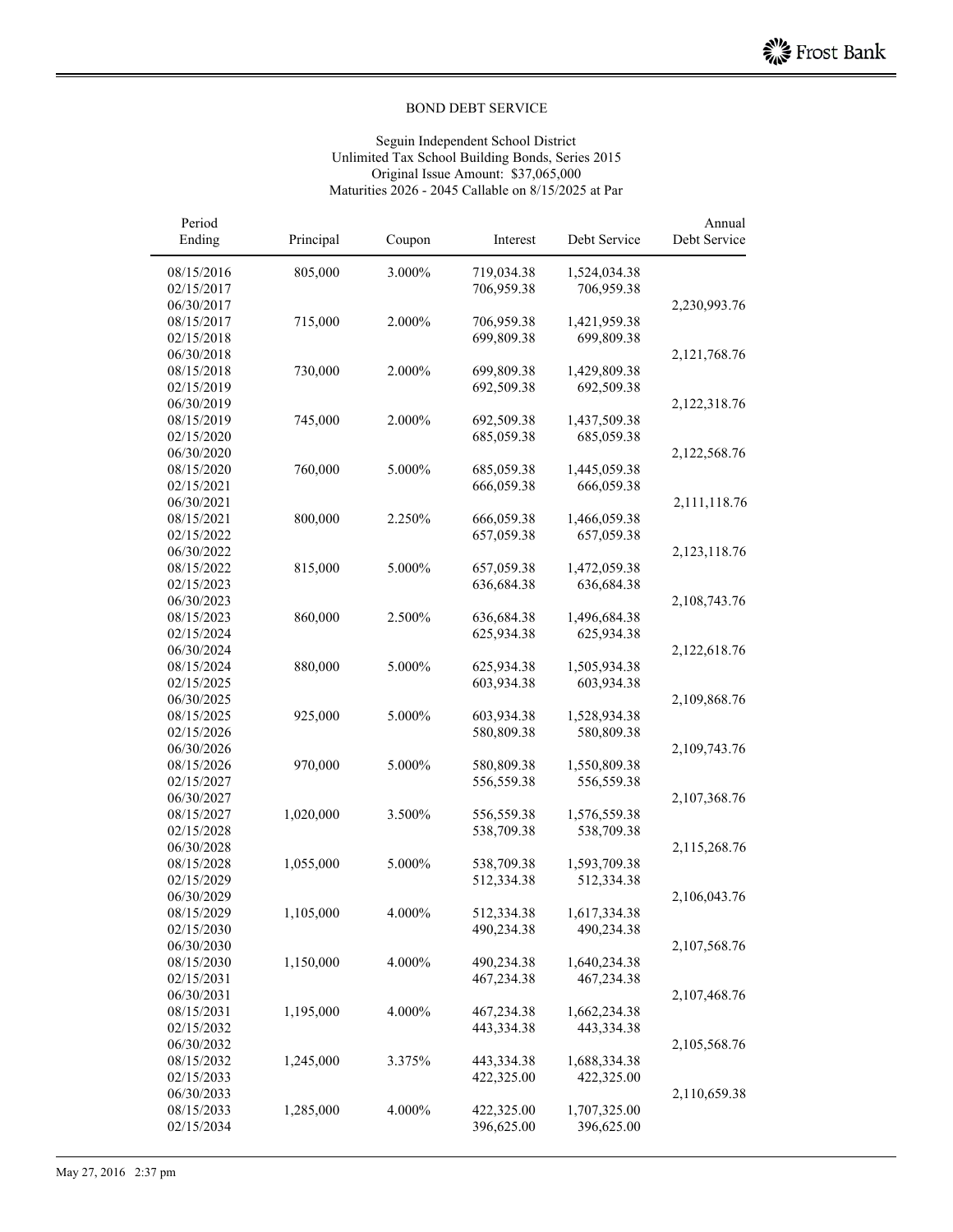#### Seguin Independent School District Unlimited Tax School Building Bonds, Series 2015 Original Issue Amount: \$37,065,000 Maturities 2026 - 2045 Callable on 8/15/2025 at Par

| Annual<br>Debt Service | Debt Service     | Interest      | Coupon | Principal  | Period<br>Ending |
|------------------------|------------------|---------------|--------|------------|------------------|
| 2,103,950.00           |                  |               |        |            | 06/30/2034       |
|                        | 1,731,625.00     | 396,625.00    | 4.000% | 1,335,000  | 08/15/2034       |
|                        | 369,925.00       | 369,925.00    |        |            | 02/15/2035       |
| 2,101,550.00           |                  |               |        |            | 06/30/2035       |
|                        | 1,759,925.00     | 369,925.00    | 3.500% | 1,390,000  | 08/15/2035       |
|                        | 345,600.00       | 345,600.00    |        |            | 02/15/2036       |
| 2,105,525.00           |                  |               |        |            | 06/30/2036       |
|                        | 1,785,600.00     | 345,600.00    | 4.000% | 1,440,000  | 08/15/2036       |
|                        | 316,800.00       | 316,800.00    |        |            | 02/15/2037       |
| 2,102,400.00           |                  |               |        |            | 06/30/2037       |
|                        | 1,811,800.00     | 316,800.00    | 4.000% | 1,495,000  | 08/15/2037       |
|                        | 286,900.00       | 286,900.00    |        |            | 02/15/2038       |
| 2,098,700.00           |                  |               |        |            | 06/30/2038       |
|                        | 1,841,900.00     | 286,900.00    | 4.000% | 1,555,000  | 08/15/2038       |
|                        | 255,800.00       | 255,800.00    |        |            | 02/15/2039       |
| 2,097,700.00           |                  |               |        |            | 06/30/2039       |
|                        | 1,875,800.00     | 255,800.00    | 4.000% | 1,620,000  | 08/15/2039       |
|                        | 223,400.00       | 223,400.00    |        |            | 02/15/2040       |
| 2,099,200.00           |                  |               |        |            | 06/30/2040       |
|                        | 1,908,400.00     | 223,400.00    | 4.000% | 1,685,000  | 08/15/2040       |
|                        | 189,700.00       | 189,700.00    |        |            | 02/15/2041       |
| 2,098,100.00           |                  |               |        |            | 06/30/2041       |
|                        | 1,939,700.00     | 189,700.00    | 4.000% | 1,750,000  | 08/15/2041       |
|                        | 154,700.00       | 154,700.00    |        |            | 02/15/2042       |
| 2,094,400.00           |                  |               |        |            | 06/30/2042       |
|                        | 1,974,700.00     | 154,700.00    | 4.000% | 1,820,000  | 08/15/2042       |
|                        | 118,300.00       | 118,300.00    |        |            | 02/15/2043       |
| 2,093,000.00           |                  |               |        |            | 06/30/2043       |
|                        | 2,013,300.00     | 118,300.00    | 4.000% | 1,895,000  | 08/15/2043       |
|                        | 80,400.00        | 80,400.00     |        |            | 02/15/2044       |
| 2,093,700.00           |                  |               |        |            | 06/30/2044       |
|                        | 2,050,400.00     | 80,400.00     | 4.000% | 1,970,000  | 08/15/2044       |
|                        | 41,000.00        | 41,000.00     |        |            | 02/15/2045       |
| 2,091,400.00           |                  |               |        |            | 06/30/2045       |
|                        | 2,091,000.00     | 41,000.00     | 4.000% | 2,050,000  | 08/15/2045       |
| 2,091,000.00           |                  |               |        |            | 06/30/2046       |
| 63, 313, 434. 54       | 63, 313, 434. 54 | 26,248,434.54 |        | 37,065,000 |                  |
|                        |                  |               |        |            |                  |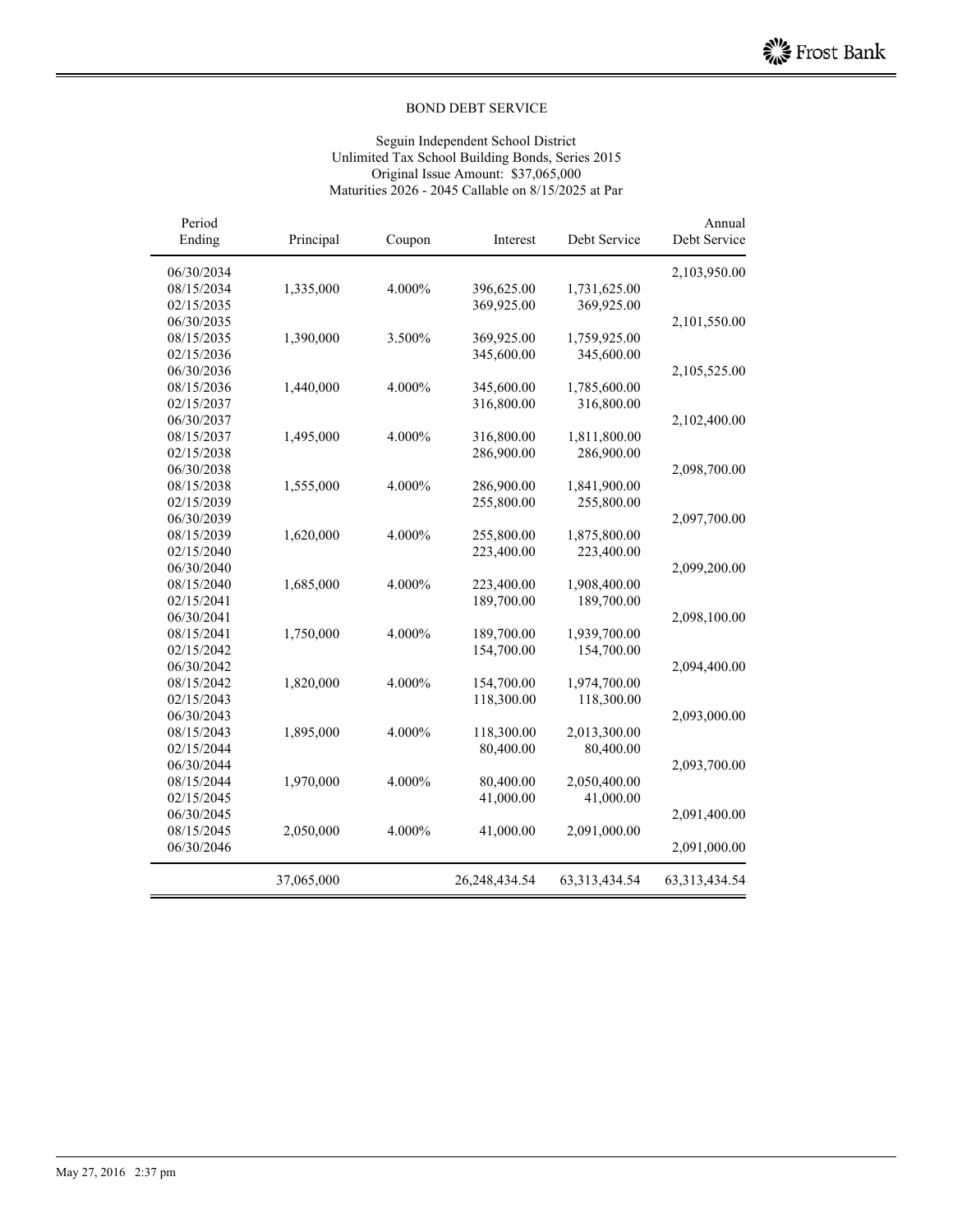#### Seguin Independent School District Unlimited Tax Refunding Bonds, Series 2016 Original Issue Amount: \$33,375,000 Maturities 2026 - 2035 Callable on 8/15/2025 at Par {This issue defeased the Series 2008 Bonds}

| Period     |           |        |            |              | Annual                                       |
|------------|-----------|--------|------------|--------------|----------------------------------------------|
| Ending     | Principal | Coupon | Interest   | Debt Service | Debt Service                                 |
| 08/15/2016 | 160,000   | 2.000% | 649,007.81 | 809,007.81   |                                              |
| 02/15/2017 |           |        | 777,209.38 | 777,209.38   |                                              |
| 06/30/2017 |           |        |            |              | 1,586,217.19                                 |
| 08/15/2017 |           |        | 777,209.38 | 777,209.38   |                                              |
| 02/15/2018 |           |        | 777,209.38 | 777,209.38   |                                              |
| 06/30/2018 |           |        |            |              | 1,554,418.76                                 |
| 08/15/2018 |           |        | 777,209.38 | 777,209.38   |                                              |
| 02/15/2019 |           |        | 777,209.38 | 777,209.38   |                                              |
| 06/30/2019 |           |        |            |              | 1,554,418.76                                 |
| 08/15/2019 | 3,020,000 | 5.000% | 777,209.38 | 3,797,209.38 |                                              |
| 02/15/2020 |           |        | 701,709.38 | 701,709.38   |                                              |
| 06/30/2020 |           |        |            |              | 4,498,918.76                                 |
| 08/15/2020 | 3,165,000 | 5.000% | 701,709.38 | 3,866,709.38 |                                              |
| 02/15/2021 |           |        | 622,584.38 | 622,584.38   |                                              |
| 06/30/2021 |           |        |            |              | 4,489,293.76                                 |
| 08/15/2021 | 3,320,000 | 5.000% | 622,584.38 | 3,942,584.38 |                                              |
| 02/15/2022 |           |        | 539,584.38 | 539,584.38   |                                              |
| 06/30/2022 |           |        |            |              | 4,482,168.76                                 |
| 08/15/2022 | 3,475,000 | 5.000% | 539,584.38 | 4,014,584.38 |                                              |
| 02/15/2023 |           |        | 452,709.38 | 452,709.38   |                                              |
| 06/30/2023 |           |        |            |              |                                              |
| 08/15/2023 | 3,645,000 | 5.000% | 452,709.38 | 4,097,709.38 |                                              |
| 02/15/2024 |           |        | 361,584.38 | 361,584.38   |                                              |
| 06/30/2024 |           |        |            |              |                                              |
| 08/15/2024 | 1,105,000 | 5.000% | 361,584.38 | 1,466,584.38 | 4,467,293.76<br>4,459,293.76<br>1,800,543.76 |
| 02/15/2025 |           |        | 333,959.38 | 333,959.38   |                                              |
| 06/30/2025 |           |        |            |              |                                              |
| 08/15/2025 | 1,160,000 | 5.000% | 333,959.38 | 1,493,959.38 |                                              |
| 02/15/2026 |           |        | 304,959.38 | 304,959.38   |                                              |
| 06/30/2026 |           |        |            |              | 1,798,918.76                                 |
| 08/15/2026 | 1,205,000 | 5.000% | 304,959.38 | 1,509,959.38 |                                              |
| 02/15/2027 |           |        | 274,834.38 | 274,834.38   |                                              |
| 06/30/2027 |           |        |            |              | 1,784,793.76                                 |
| 08/15/2027 | 1,260,000 | 5.000% | 274,834.38 | 1,534,834.38 |                                              |
| 02/15/2028 |           |        | 243,334.38 | 243,334.38   |                                              |
| 06/30/2028 |           |        |            |              | 1,778,168.76                                 |
| 08/15/2028 | 2,815,000 | 5.000% | 243,334.38 | 3,058,334.38 |                                              |
| 02/15/2029 |           |        | 172,959.38 | 172,959.38   |                                              |
| 06/30/2029 |           |        |            |              | 3,231,293.76                                 |
| 08/15/2029 | 1,335,000 | 4.000% | 172,959.38 | 1,507,959.38 |                                              |
| 02/15/2030 |           |        | 146,259.38 | 146,259.38   |                                              |
| 06/30/2030 |           |        |            |              | 1,654,218.76                                 |
| 08/15/2030 | 1,390,000 | 4.000% | 146,259.38 | 1,536,259.38 |                                              |
| 02/15/2031 |           |        | 118,459.38 | 118,459.38   |                                              |
| 06/30/2031 |           |        |            |              | 1,654,718.76                                 |
| 08/15/2031 | 1,445,000 | 4.000% | 118,459.38 | 1,563,459.38 |                                              |
| 02/15/2032 |           |        | 89,559.38  | 89,559.38    |                                              |
| 06/30/2032 |           |        |            |              | 1,653,018.76                                 |
| 08/15/2032 | 1,500,000 | 4.000% | 89,559.38  | 1,589,559.38 |                                              |
| 02/15/2033 |           |        | 59,559.38  | 59,559.38    |                                              |
| 06/30/2033 |           |        |            |              | 1,649,118.76                                 |
| 08/15/2033 | 1,560,000 | 4.000% | 59,559.38  | 1,619,559.38 |                                              |
|            |           |        |            |              |                                              |

 $\overline{a}$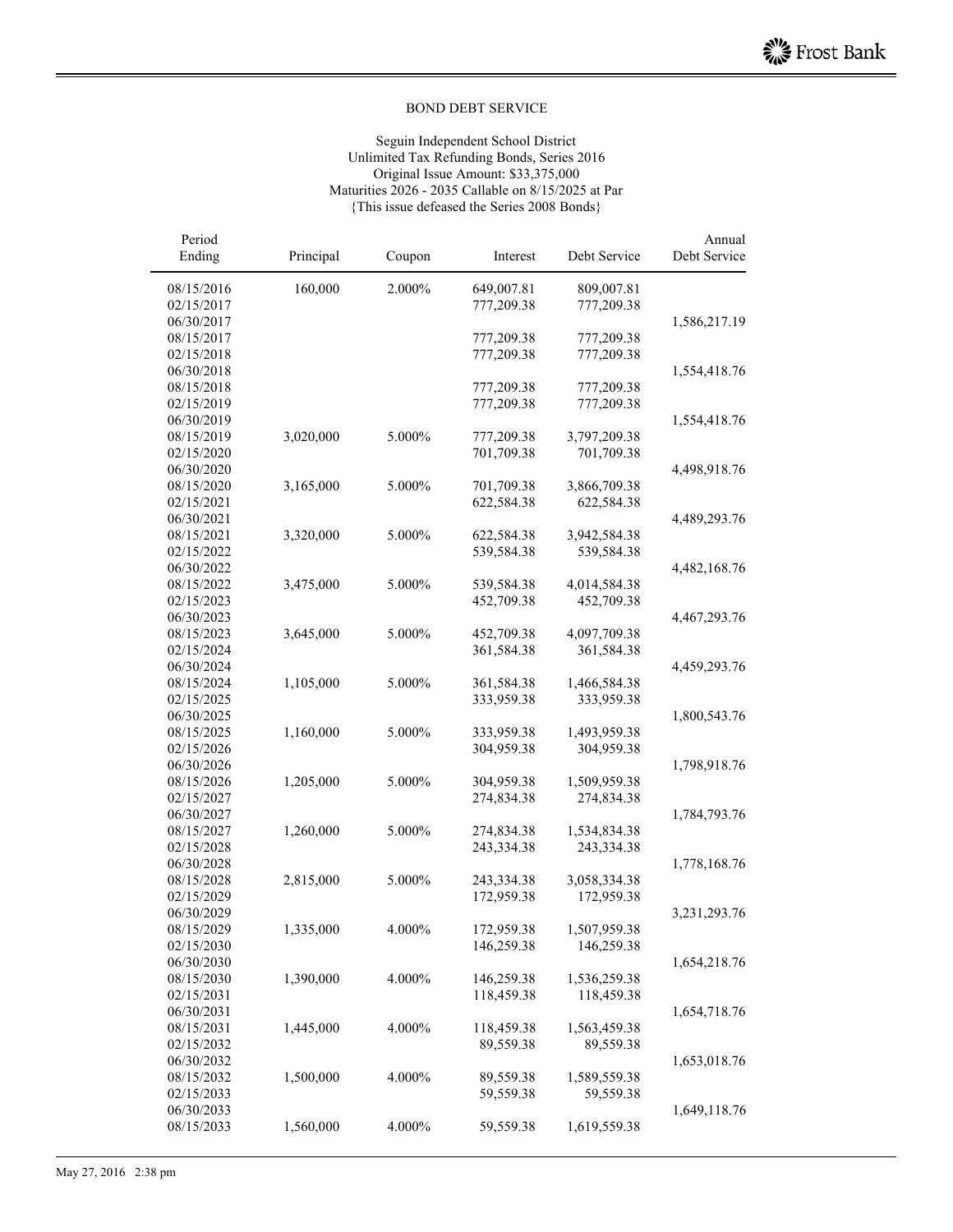#### Seguin Independent School District Unlimited Tax Refunding Bonds, Series 2016 Original Issue Amount: \$33,375,000 Maturities 2026 - 2035 Callable on 8/15/2025 at Par {This issue defeased the Series 2008 Bonds}

| Annual<br>Debt Service | Debt Service  | Interest      | Coupon | Principal  | Period<br>Ending |
|------------------------|---------------|---------------|--------|------------|------------------|
|                        | 28,359.38     | 28,359.38     |        |            | 02/15/2034       |
| 1,647,918.76           |               |               |        |            | 06/30/2034       |
|                        | 923,359.38    | 28,359.38     | 3.125% | 895,000    | 08/15/2034       |
|                        | 14,375.00     | 14,375.00     |        |            | 02/15/2035       |
| 937,734.38             |               |               |        |            | 06/30/2035       |
|                        | 934,375.00    | 14,375.00     | 3.125% | 920,000    | 08/15/2035       |
| 934, 375.00            |               |               |        |            | 06/30/2036       |
| 47,616,845.49          | 47,616,845.49 | 14,241,845.49 |        | 33,375,000 |                  |
|                        |               |               |        |            |                  |